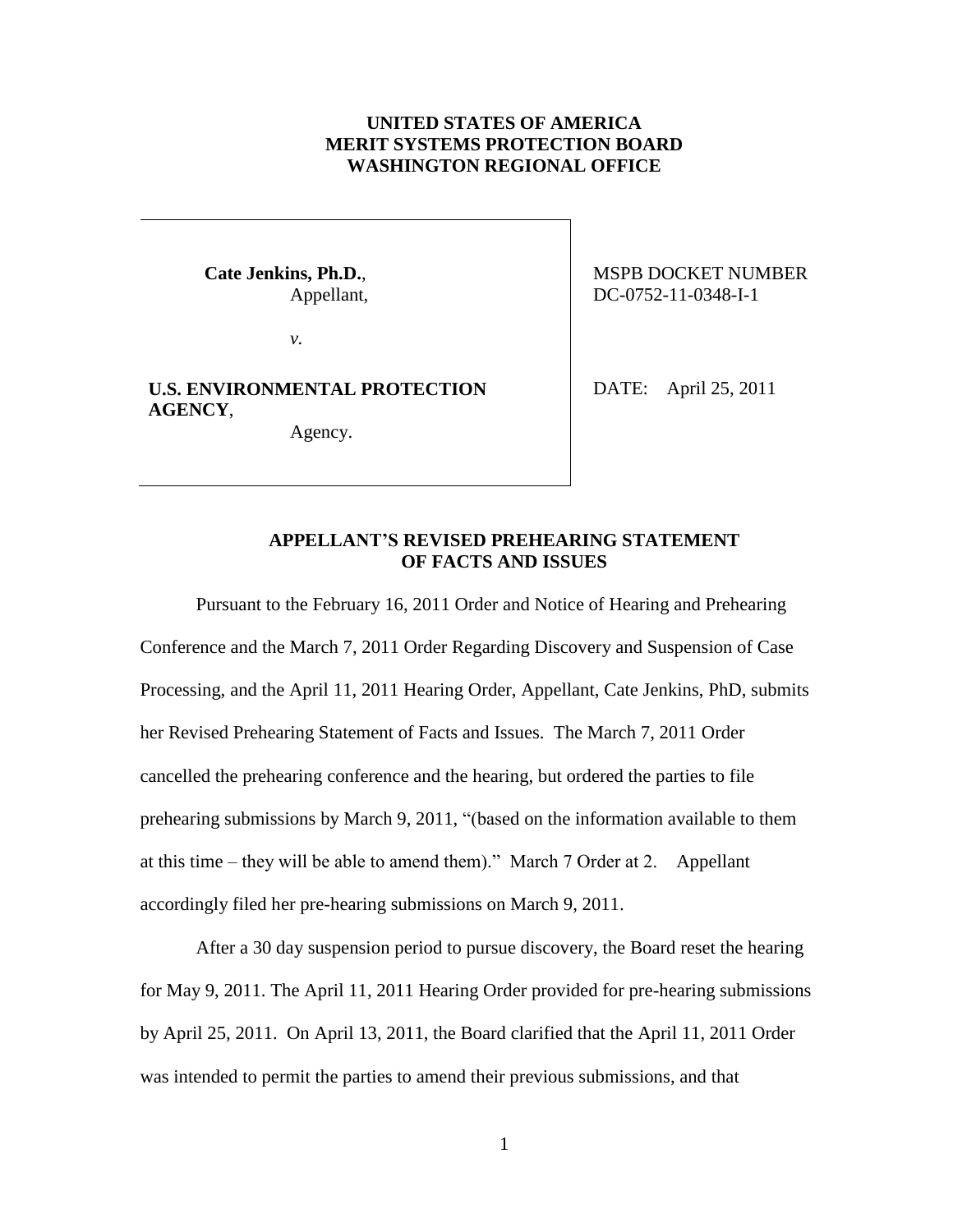documents and exhibits that were previously filed should not be resubmitted. Also on April 13, 2011, the Board denied the Agency's motion for a seven day delay for prehearing submissions based on the fact that the Agency could not make available the two employees noticed for depositions which it did not contest until just before or after the pre-hearing submission date of April 25, 2011. The Board noted that: "If the parties obtain information in discovery that changes their prehearing submissions, those submissions may be amended."

 Appellant submits this Revised Prehearing Statement of Facts and Issues which has revised the Statement filed on March 9, 2011 based on information obtained since that time in discovery. Appellant notes that important discovery matters remain outstanding – Appellant is noticing the depositions of three additional witnesses today, based on information obtained in the April 22, 2010 deposition of the proposing official, Robert Dellinger. Also, Appellant is filing this date another Motion to Compel regarding the failure to respond to much of her written supplemental discovery. Thus, Appellant will likely need to supplement this Statement when discovery is complete.

#### Statement of Facts

- 1. Appellant was hired by the Environmental Protection Agency (EPA) through a competitive service appointment as a chemist on December 2, 1979.
- 2. She served continuously as an Environmental Scientist at the EPA's Office of Solid Waste and Emergency Response (OSWER) from the time she was hired in 1979 until her removal effective December 30, 2010 – *i.e.*, approximately 31 years.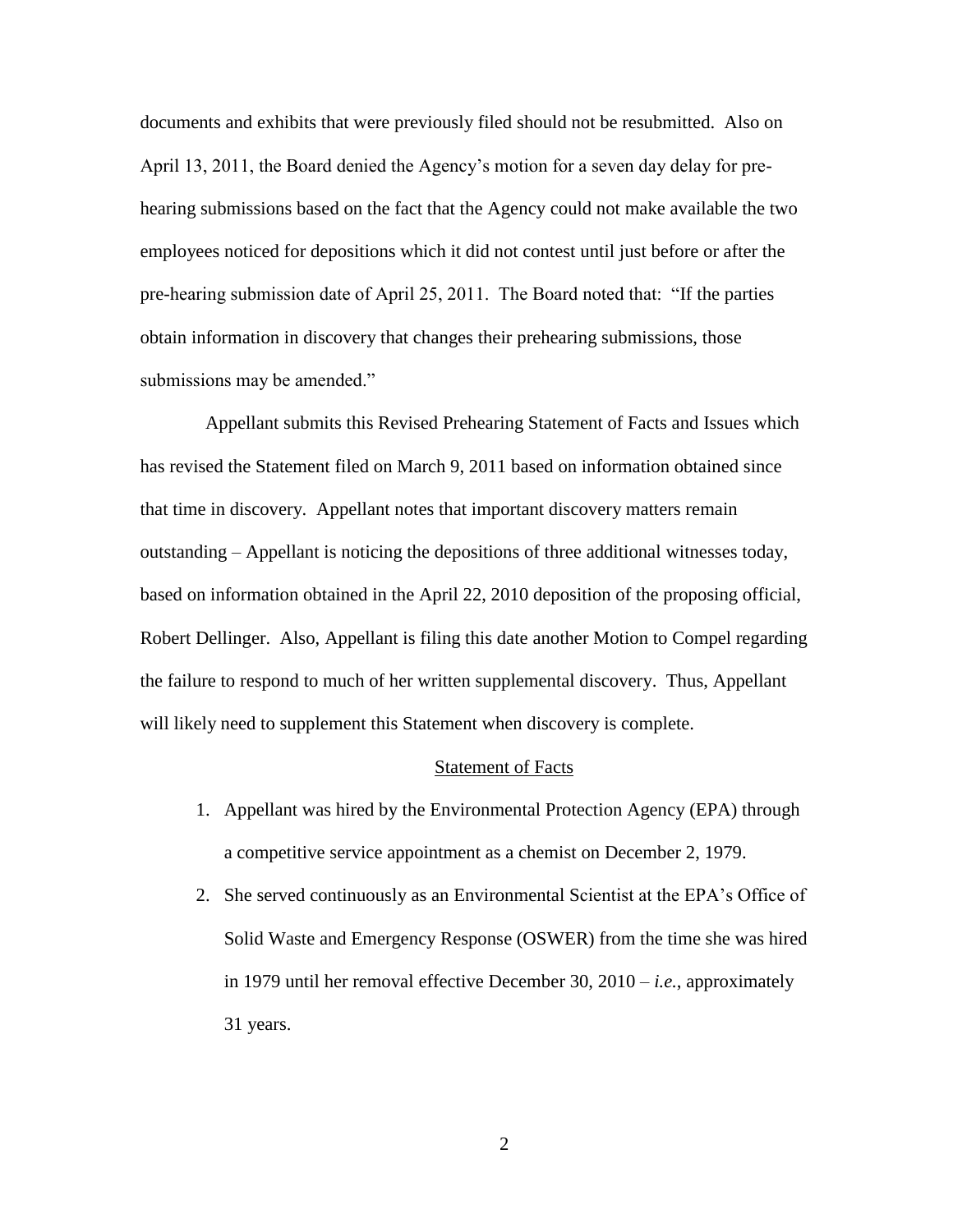- 3. During her tenure at EPA, Appellant received numerous positive performance evaluations and awards.
- 4. At the time of her removal, Appellant was a GS-13 Environmental Scientist with the Waste Characterization Branch (WCB) in the Materials Recovery and Waste Management Division (MRWMD) in the Office of Resource Conservation and Recovery (ORCR) in OSWER.
- 5. At the time of her removal, Appellant's first level supervisor was James Michael, Chief of the WCB. Her second level supervisor was Robert Dellinger, Director of MRWMD.
- 6. In 1988, Mr. Dellinger was Appellant's first line supervisor and her branch chief. In 1988, Appellant made disclosures to Congress based on her personal knowledge of EPA contractor abuses. Mr. Dellinger received a formal copy of Appellant's communications with Congress.
- 7. In 1990, Appellant made disclosures of the misrepresentation by EPA of the cancer studies on Alar, the apple pesticide, and the apparently intentional manipulation by Monsanto Corporation of its studies on the effects of dioxins on its own workers so as to achieve a study result showing no adverse effects. Appellant prevailed in a whistleblower case at the Department of Labor with regard to these disclosures.
- 8. Between 2001 and 2004, Appellant made numerous disclosures and complaints regarding the improper testing and cover-up of the toxic properties of the dust emanating from the World Trade Center (WTC) disaster and the impact of that toxic dust on First Responders and other citizens. These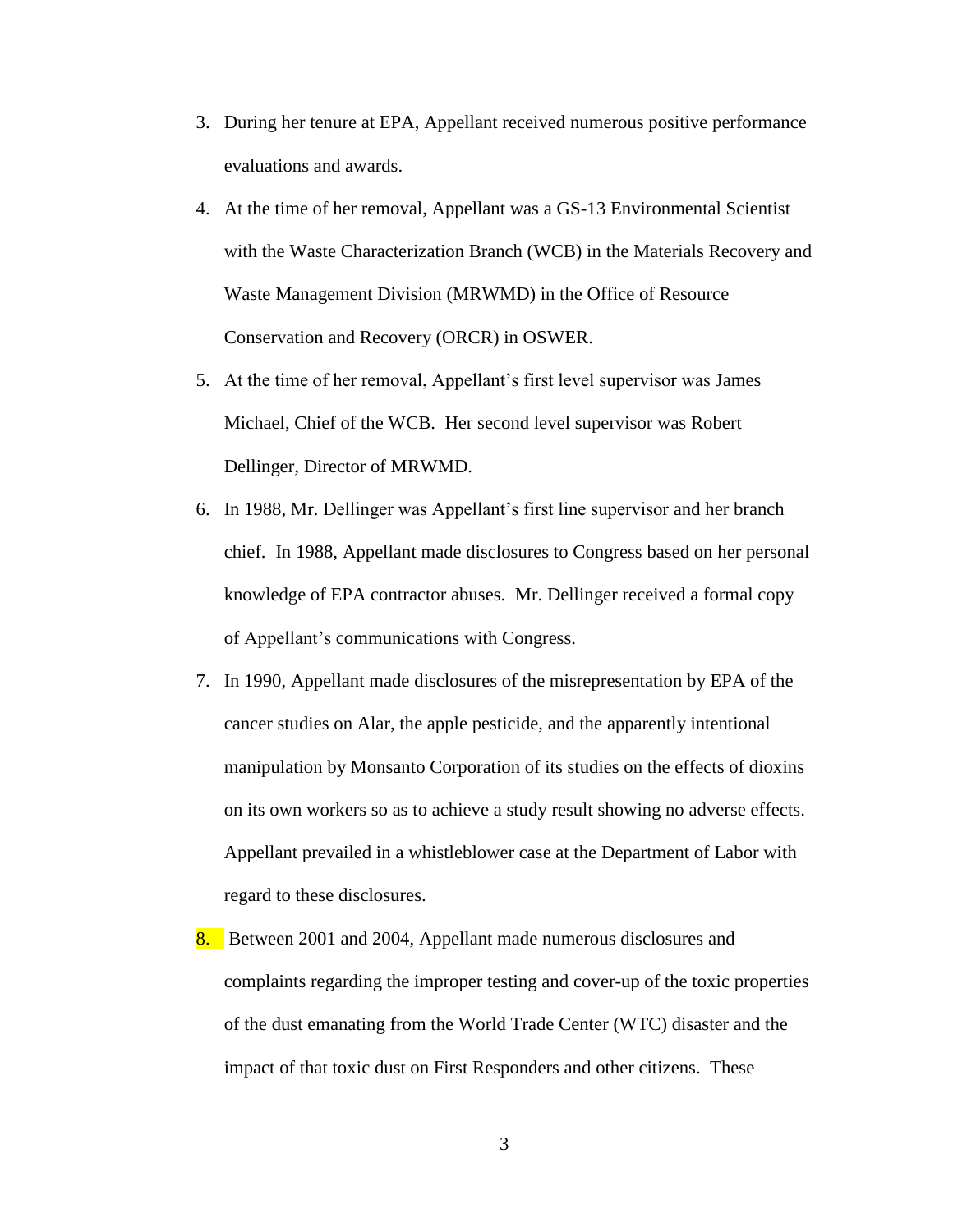disclosures and complaints were disseminated by Appellant to her chain of command and others at EPA, as well as to outside parties including state officials, elected representatives, law firms representing First Responders, citizens, and the press.

- 9. Appellant also made complaints and disclosures regard the WTC issues described above to the EPA Inspector General's Office and members of Congress.
- 10. Appellant's disclosures concerning the WTC were posted on web sites and repeatedly quoted in the press and television broadcasts and by members of Congress.
- 11. In August 2006, Appellant began disclosures concerning the falsification of pH standards (a measure of corrosivity) by her own division at EPA in its Corrosivity Characteristics regulation, and the improper use of laboratory methods in the testing of WTC dust for its pH. These laboratory methods were developed, maintained, and legally mandated by Appellant's division at EPA.
- 12. Appellant's disclosures and complaints alleged that the falsification of the Corrosivity Characteristics regulation and improper use of laboratory methods contributed to allowing excessive and harmful exposures of First Responders and others at the WTC.
- 13. Appellant claimed in her disclosures that EPA had known, but covered up the fact that WTC dust was highly caustic (corrosive), that EPA's falsified Corrosivity Characteristics regulation made it appear that the dust at the WTC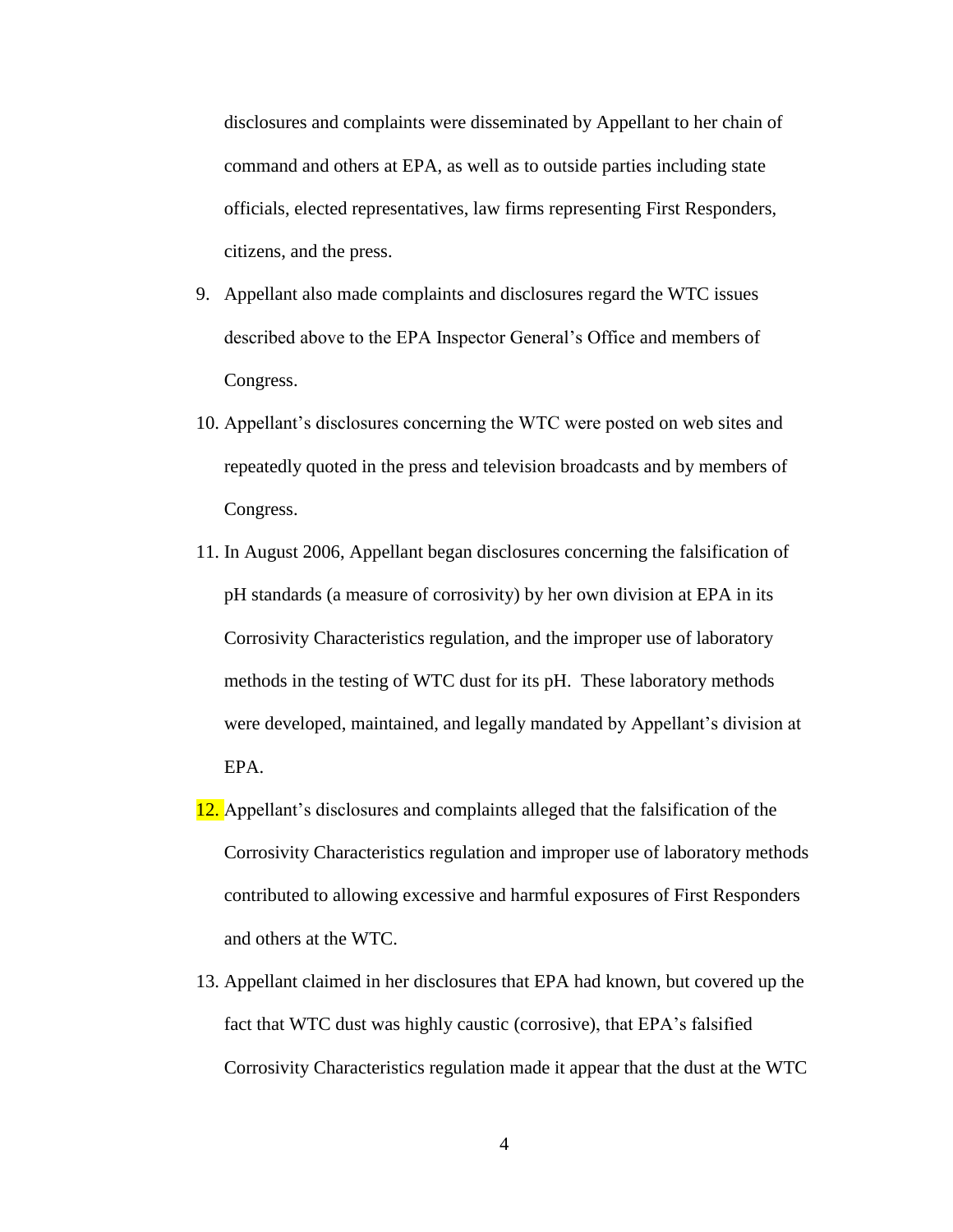was safe, but in fact it was corrosive enough to cause First Responders and others in Lower Manhattan to later suffer respiratory disease and aggravated exposures to other toxic substances in WTC emissions.

- 14. Appellant's complaints to the FBI stated that Mr. Dellinger's EPA branch, division and office had falsified the non-hazardous pH levels established by the United Nations World Health Organization by a factor of 10.
- 15. These falsifications began in 1980 and were repeated in 1993 and 1996 and are still part of the current EPA regulations republished every year. These falsified standards were in place and utilized at the time of the WTC disaster and continue to be incorporated by reference into the benchmark safety levels under the Comprehensive Environmental Response and Liability Act (CERCLA) for First Responders at all hazardous substance release sites.
- 16. Appellant's disclosures concerning the corrosivity of WTC dust and EPA's cover up of the same were reported by the New York Times and other media. Appellant appeared on the CBS Early Show in September 2006 with regard to her disclosures.
- 17. On August 22, 2006 and October 25, 2006, Appellant made complaints to the EPA Inspector General and Congress concerning the cover-up by EPA of the corrosive alkalinity of WTC dust, falsification concerning the health effects of the corrosive dust, and fraudulent testing of pH levels of the WTC dust particles. The 8/22/06 disclosure went to both Congress and the Inspector General as two separate documents with just the addressees changed. The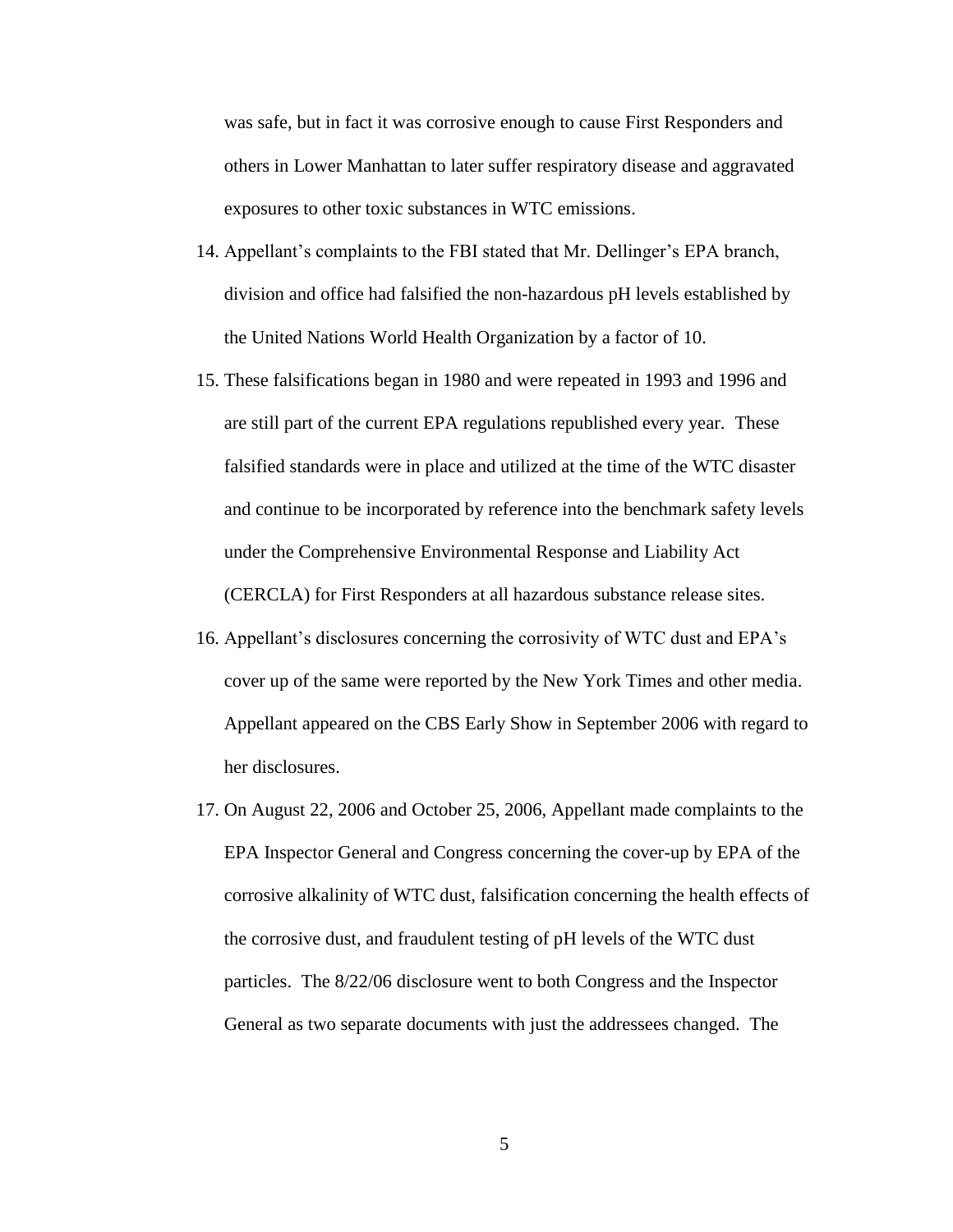10/25/06 disclosure went just to the Inspector General, with Congress getting a copy.

- 18. In May 2007, Appellant made complaints and requested investigations regarding the falsification of the corrosivity standard to the FBI and to members of Congress.
- 19. Mr. Dellinger received Appellant's disclosure to Congress and made extensive comments on a copy of the disclosure which attempted to rebut its contents. He also consulted with another Agency employee, Gregory Helms, concerning Appellant's disclosures.
- 20. Gregory Helms also drafted a paper in response to Appellant's disclosures concerning the corrosivity standard.
- 21. In October 2008, Appellant supplemented her FBI complaint concerning fraud in pH tests of the WTC dust and falsified Corrosivity Characteristic regulation, including documentation that the EPA laboratories had diluted WTC dust almost 600 times with water before testing it for corrosivity. Her communication with the FBI was copied to her chain of command at EPA, including the Administrator, the Assistant Administrator for OSWER, Mr. Dellinger (the Director of MRWMD), and James Michael (the Chief of the WCB and Appellant's immediate supervisor).
- 22. On March 8, 2009, Appellant sent an email to all EPA Headquarters staff, the EPA Administrator, her superiors and the EPA Health and Safety Unit entitled "Op-Ed: Should EPA Institute a Workplace Fragrance Ban as Part of its Endocrine Disruptor Initiative?" (hereinafter "workplace fragrance email").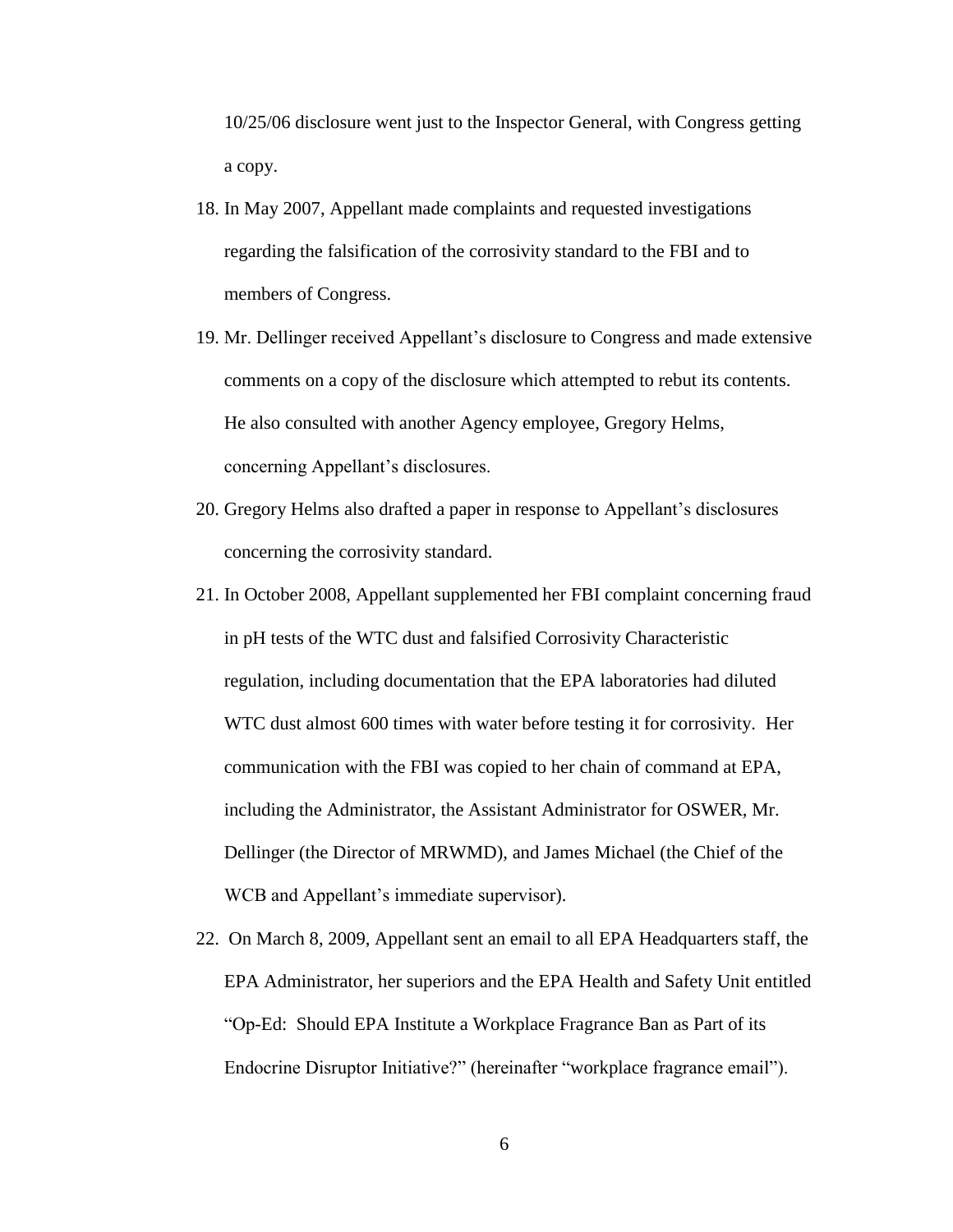- 23. On August 3, 2007, Appellant was issued a Memorandum of Counsel from Mr. Dellinger concerning an incident in which an IT technician in Appellant's cubicle was wearing a heavy dose of perfume. Due to Appellant's sensitivity to scents, she asked him to leave three times, but he did not. At that point, Appellant was beginning to have an asthma attack, and took a plant spray water bottle and told the technician that it was poison and that she would spray him if he did not leave. The bottle contained only water. Federal Protective Service officers were called but declined to prosecute Appellant. EPA then took steps to require that in the future IT technicians immediately vacate an EPA employee's work station upon request. The Memorandum of Counsel was an informal corrective action, not filed in Appellant's Official Personnel File, and the matter was not treated by EPA as an incident of workplace violence.
- 24. On June 3, 2009, Appellant was issued a proposed five day suspension from her supervisor, James Michael. Charge 1 alleged failure to follow supervisory directives, and Charge 2, "Misuse of Position," claimed that Appellant had violated the Standards of Ethical Conduct by disseminating the workplace fragrance email. Charge 3 alleged discourteous conduct.
- 25. On July 20, 2009, Mr. Dellinger issued to Appellant a Notice of Decision on the proposed five day suspension (hereinafter "Suspension Decision"). The Notice reduced the suspension to two days and included a "warning stemming from your nonconformance with the Standards of Ethical Conduct" in connection with the workplace fragrance email. It stated that Appellant's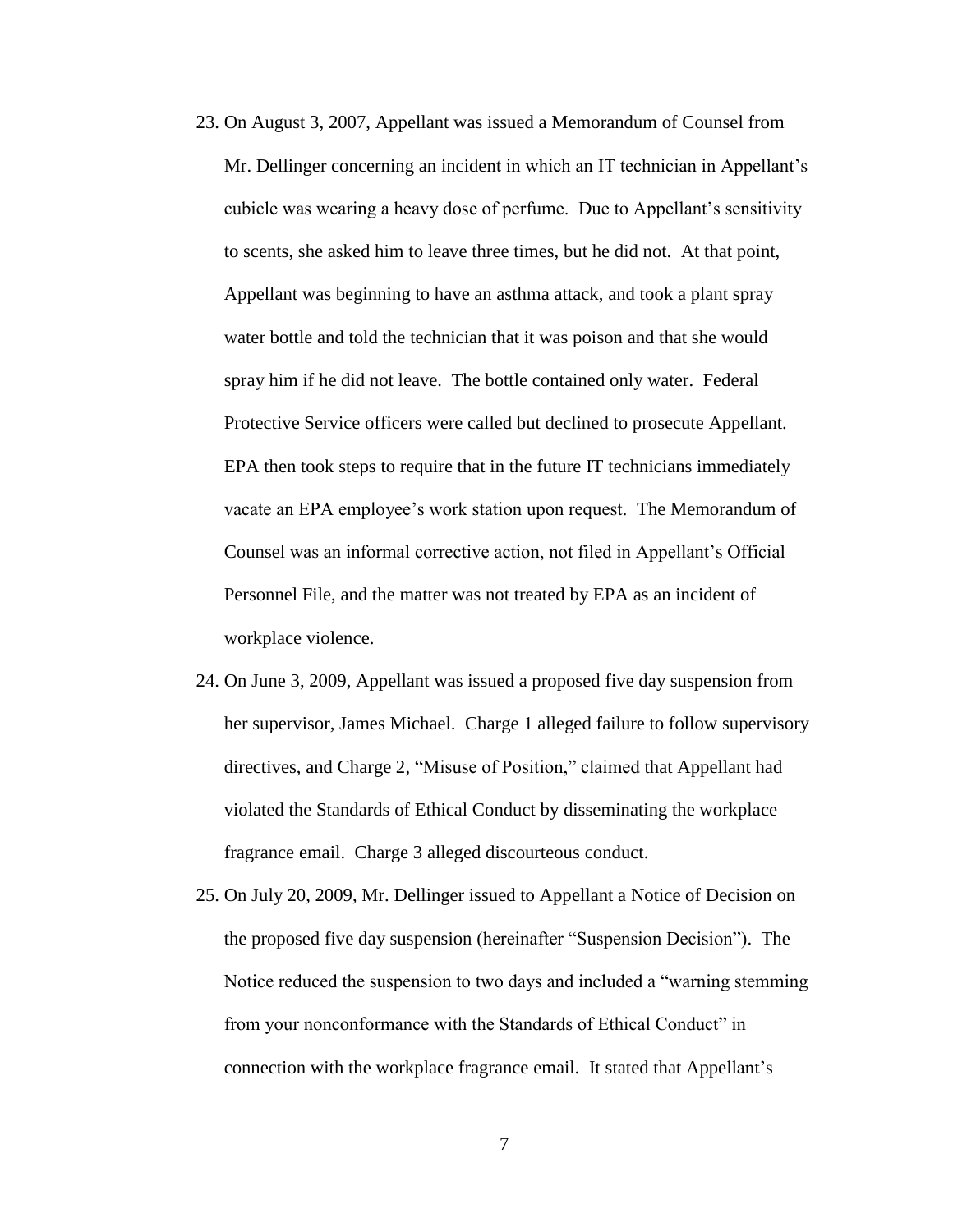conduct "did not conform to the Standards of Ethical Conduct," but nevertheless the charge related to the workplace fragrance email would not be upheld, and that instead Mr. Dellinger was "issuing you a warning."

- 26. The Suspension Decision found that Appellant had violated the Standards of Ethical Conduct in connection with the dissemination of workplace fragrance email because the subject of it was "personal" to Appellant, she was not authorized to send the email as part of her official duties, and her personal involvement was obfuscated and could have misled recipients as to whether it was an official EPA communication.
- 27. The Suspension Decision also stated that Appellant had been on notice from Justina Fugh that unauthorized use of EPA email would violate the Standards of Ethical Conduct.
- 28. The only communications that Appellant had ever received from Justina Fugh had concerned Appellant's earlier disclosures and complaints concerning the WTC.
- 29. On July 9, 2007, Ms. Fugh and her superior had issued a new EPA ethics advisory stating that disclosures protected under the Whistleblower Protection Act could not be on EPA letterhead because they constituted the personal opinion of the employee and were not made on behalf of the Agency. All of Appellant's WTC disclosures described above had been on EPA letterhead.
- 30. Appellant challenged the Suspension Decision through EPA's grievance process, and it was upheld with regard to the charges of failure to follow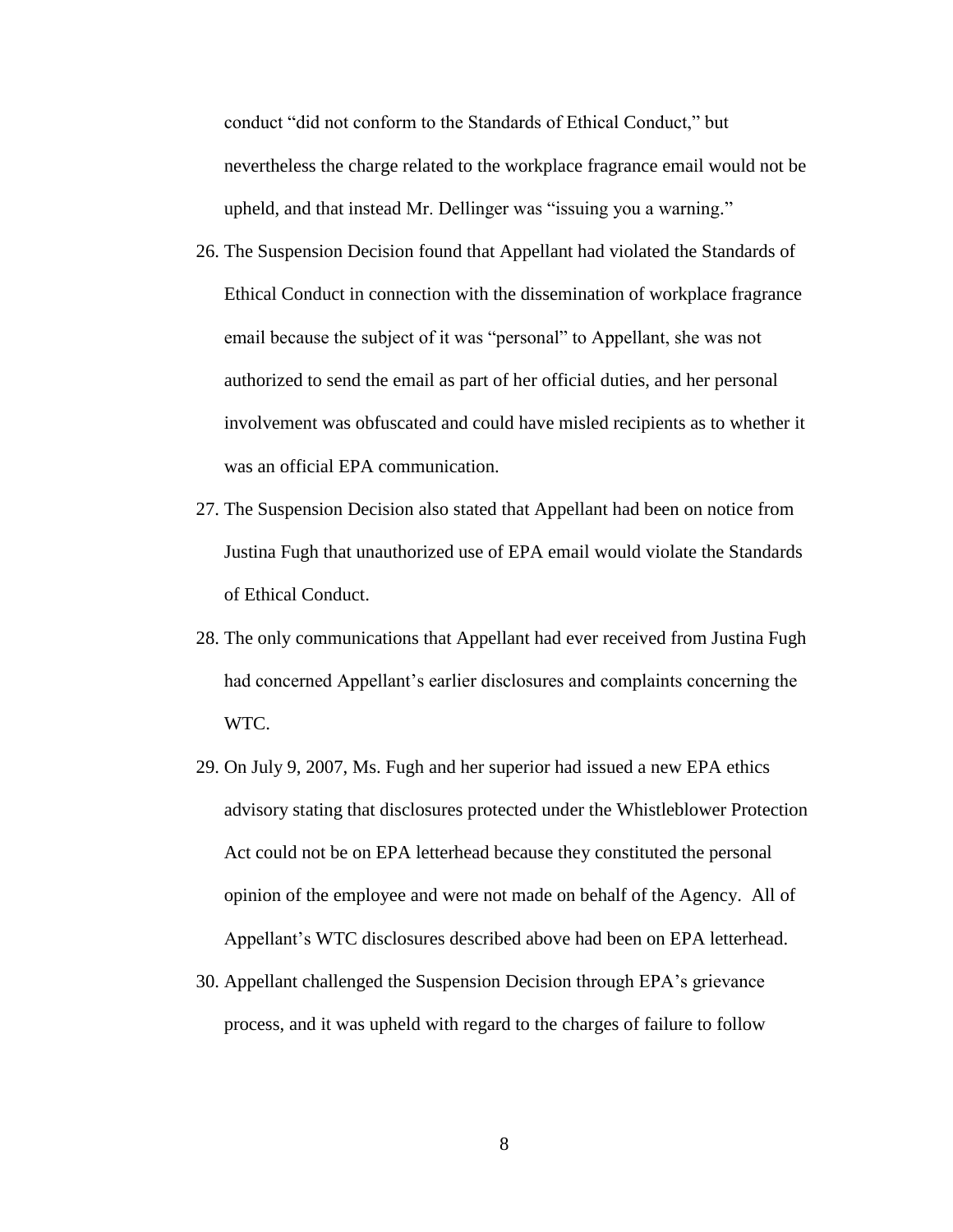supervisory directives and discourteous conduct. Warnings cannot be challenged in the EPA grievance process.

31.

The conduct underlying Charges 1 and 3 did not involve violent behavior or threats of violence, and as noted above, were charged as failure to comply with supervisory directives and discourteous conduct. Charge 1 involved an incident in which Appellant told a co-worker that her perfume was problematic for Appellant. Charge 3 had two specifications in the suspension proposal. The first concerned email exchanges with another co-worker purportedly containing "threatening" language, in the form of a statement at the end of the email stating "make my day." The other specification with regard to Charge 3 involved Appellant allegedly entering the cubicle of another co-worker and complaining that he was talking too loud in a conversation with another co-worker. The specification claimed that Appellant refused to leave and was blocking the doorway, but then the coworker walked out past her. Charge 3 was upheld in the Step 3 grievance process solely based on the email exchange in which Appellant stated "make my day."

32.

On August 19, 2009, Appellant challenged the warning about the workplace fragrance email contained in the Suspension Decision in a whistleblower complaint before the Office of Special Counsel (OSC).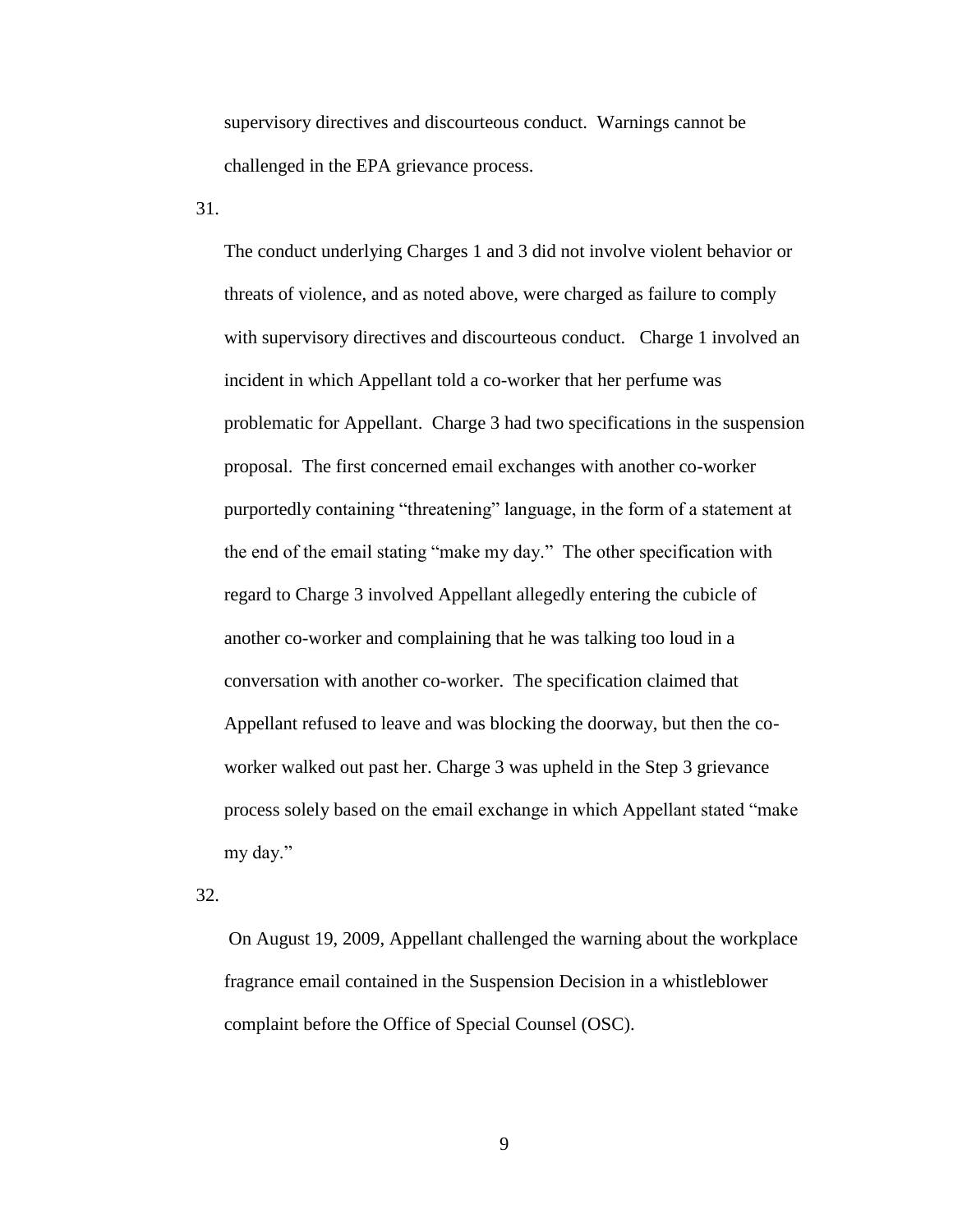- 33. On January 27, 2010, OSC declined Appellant's complaint and issued her a notice of right to pursue an individual right of action (IRA) before the Merit Systems Protection Board (MSPB).
- 34. In March and April, 2010, Appellant sent emails to several members of her division, her immediate superiors, outside parties and EPA Headquarters and Regional Unions concerning a pending lawsuit involving First Responders at the WTC, in which Appellant's complaints and disclosures were being used as documentary evidence. The emails referred to and provided links to Appellant's earlier FBI, congressional and Inspector General complaints over the falsification of the Corrosivity Regulation and the use of improper laboratory test methods for WTC dust by EPA and outside parties. The email also provided links to published medical studies attributing the high corrosivity of WTC dust to medical symptoms in First Responders.
- 35. On April 1, 2010, Appellant filed her IRA before the MSPB regarding the warning over the workplace fragrance email.
- 36. On April 23, 2010, Appellant Responded to the MSPB show cause order in her appeal of the warning concerning the workplace fragrance email. In it, she accused Mr. Dellinger of violating the Ethics Standards for his false accusations against her.
- 37. On April 30, 2010, Mr. Dellinger signed a Memorandum to Appellant entitled "Clarification on July 20, 2009 Suspension Decision" (hereinafter "Clarification Memo"). In it, he stated that the substance of the workplace fragrance email was a public health matter which was appropriate for an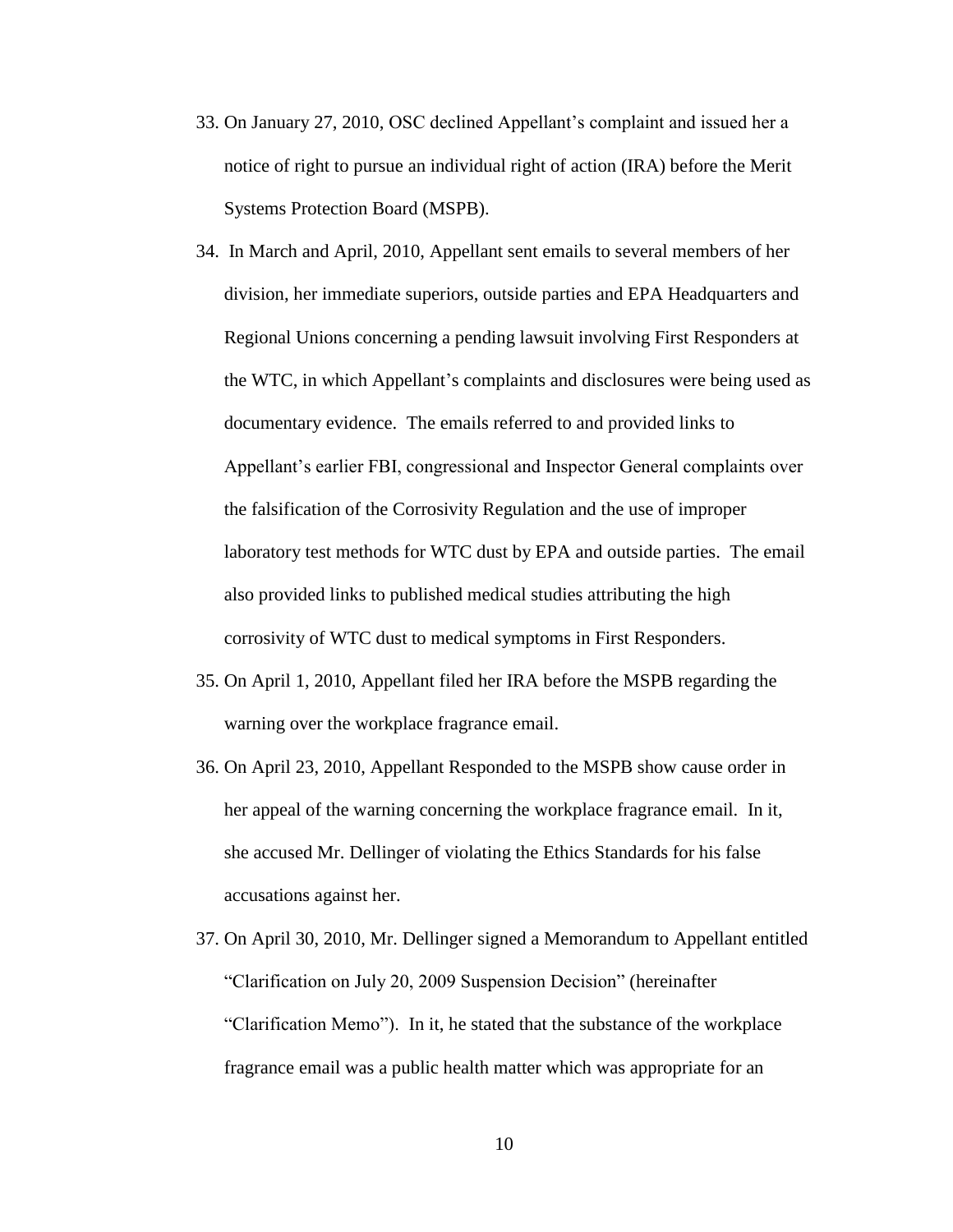Agency employee to raise with her chain of command and other EPA officials. He also said the workplace fragrance email was not a personal or private activity, as opposed to an official one, and that Appellant had a right under the Occupational Safety and Health Act to alert employees to workplace health and safety matters. Mr. Dellinger also stated that "upon further reflection," there was not any substantial likelihood that the audience for the workplace fragrance email would have any confusion as to the Agency's endorsement of Appellant's comments. These concerns which Mr. Dellinger now stated did not apply to the workplace fragrance email were the bases for Mr. Dellinger's conclusion in the Suspension Decision that Appellant had violated the Standards of Ethical Conduct.

- 38. In the Clarification Memo, Mr. Dellinger further claimed that his suspension decision did not contain a disciplinary "warning," but was merely an attempt to counsel Appellant to consult with Agency ethics officials before again employing the "Lotus Notes All Users feature" to make a mass mailing concerning a health and safety matter.
- 39. Mr. Dellinger stated to Appellant in the Clarification Memo that "What I do think is fair is, now that I have made you aware of your obligation to ensure that any future mass mailings do not run afoul of the governing Standards of Conduct, holding you responsible for prospectively ensuring that you consult with OSWER's Deputy Ethics Officer or the Agency's Ethics Officer in the Office of General Counsel to ensure that your use of the All User distribution feature is appropriate."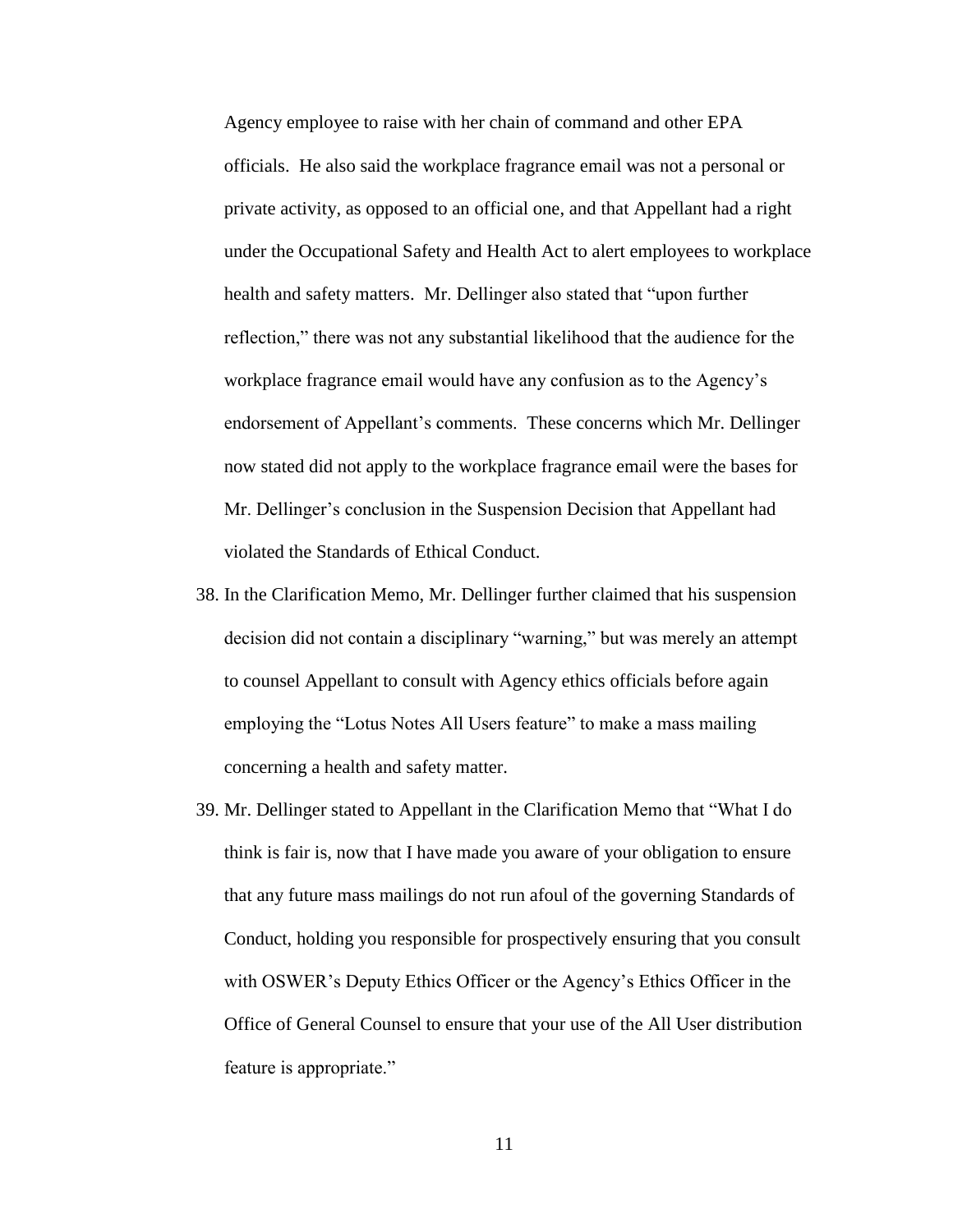- 40. Appellant did not use the Lotus Notes All User distribution feature in disseminating her workplace fragrance email. She instead addressed her email to individual EPA program offices stationed at EPA Headquarters in the DC metropolitan area, as well as to the EPA Administrator.
- 41. Finally in the Clarification Memo, Mr. Dellinger stated that it was his intent that this clarification of his disposition of Charge 2 in the Suspension Decision would persuade Appellant that she had not suffered an adverse action incident to the workplace fragrance email and that she would withdraw her IRA appeal.
- 42. At about 9:15 am on Monday, May 3, 2010, Appellant found an unsealed inter-office memo in her inbox in the EPA central mail station, which contained Mr. Dellinger's Clarification Memo.
- 43. After receiving the Clarification Memo on May 3, 2010, but before speaking to Mr. Dellinger that day, Appellant distributed by email one of her filings in her MSPB IRA appeal concerning the workplace fragrance email to a large group of EPA staff and outside parties who were interested in the workplace fragrance issue, as well as to a large list of EPA union officials. The filing that she distributed accused Mr. Dellinger of violating the ethics standards and of reprising against Appellant for raising the fragrance issue.
- 44. While Appellant was pleased concerning the admissions in the Clarification Memo that her communications in the workplace fragrance email had been appropriate and that the workplace fragrance issue she raised was a valid health and safety issue, Appellant also considered the Clarification Memo to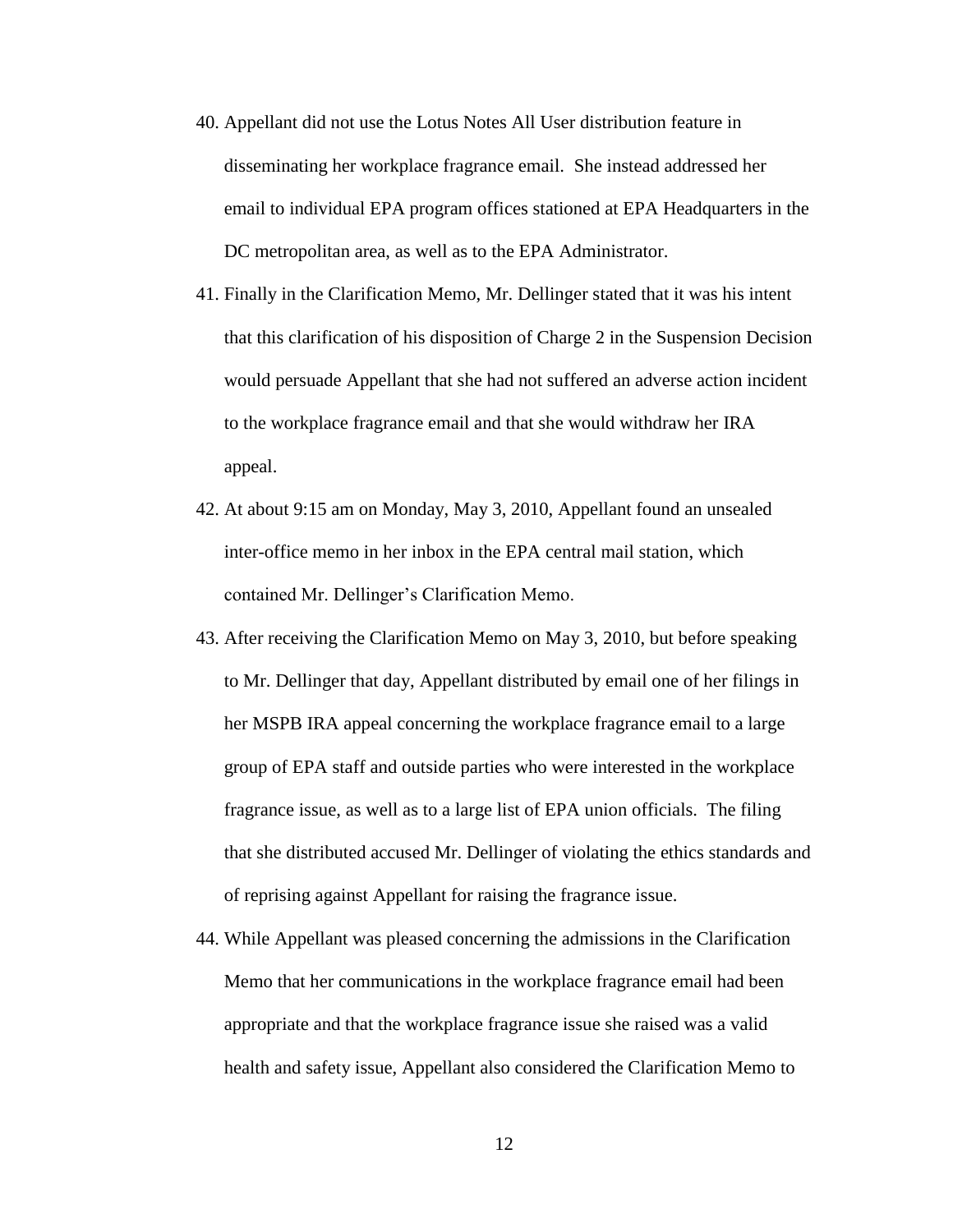be an inappropriate *ex parte* communication in her MSPB proceeding, an attempt to coerce her to drop her MSPB case, and an attempt to circumvent the MSPB order requiring the Agency to file a formal response with the MSPB rather than an informal communication with Appellant. She also considered the Clarification Memo to be an improper attempt to restrict her future communications, by directing her to get approval before distributing another group email.

- 45. On the morning of May 3, 2010, in an attempt to speak with Mr. Dellinger about these matters, Appellant took the Clarification Memo and found Mr. Dellinger in the open bay area in front of his office. She told him that it was an inappropriate *ex parte* communication, and that all of the communications should go through the lawyers in the MSPB whistleblower case. Appellant handed the memo back to Mr. Dellinger and he took it at that time.
- 46. Then, Appellant left the bay area and returned to her cubicle.
- 47. About ½ hour later or more, Mr. Dellinger came to Appellant's cubicle and handed her the Clarification Memo. He said he had checked with the EPA lawyer and was told that he could give the memo to Appellant. Appellant took the memo at that time and did not say much.
- 48. Mr. Dellinger then walked around the cubicle block to see if Ross Elliott had arrived to work in a cubicle a short distance away. He dropped off some papers in Mr. Elliott's cubicle. When he was walking back and still in the aisle in front of the windows, he told Appellant that it was Justina Fugh, the EPA Ethics Counselor, who had given him bad advice when he wrote the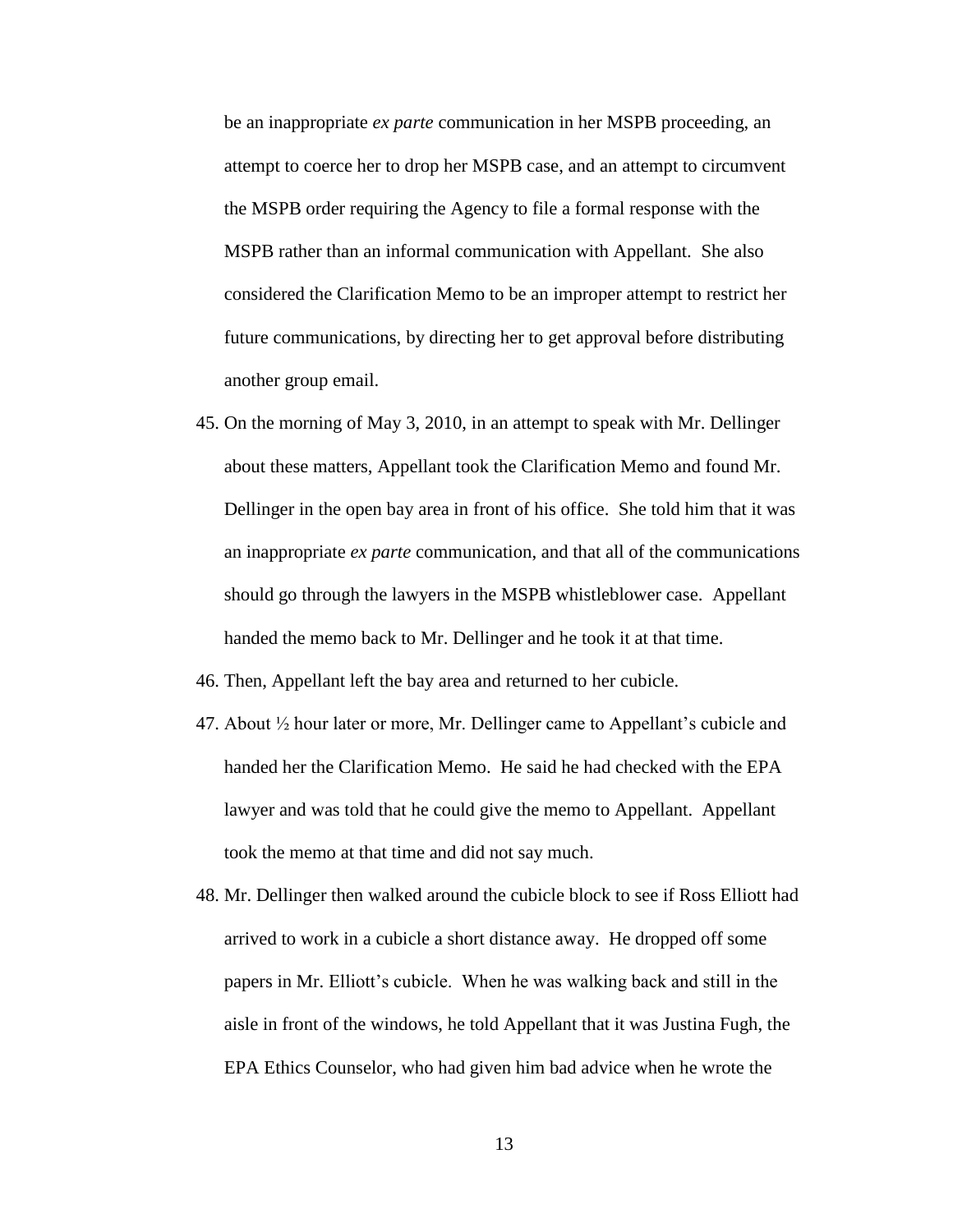Suspension Decision. Appellant said she believed Dellinger about Ms. Fugh, but he was the one who signed the document.

- 49. Mr. Dellinger then came back near Appellant's cubicle and leaned over the partition wall. He did not enter Appellant's cubicle and was not in the entryway. Appellant did not ask or gesture for Mr. Dellinger to come in to her cubicle.
- 50. Mr. Dellinger then told Appellant that the EPA attorney working on her "current case" was "the same one who is handling your other case." Appellant motioned Mr. Dellinger to hush, because she was afraid that Steve Hoffman, who was in the adjacent cubicle, would overhear. Appellant had filed a complaint against Steve Hoffman and reported a death threat Hoffman had made against his supervisors. She also thought the "other case" might refer to her FBI complaints. She did not want Mr. Hoffman to overhear a conversation about the "other case," but instead wanted to find out what Mr. Dellinger was referring to by talking with him in his office.
- 51. Mr. Dellinger remained leaning over the partition to Appellant's cubicle, so Appellant stood up and mouthed words to the effect of "don't say anything more." She then pointed in the direction of his office, and left her cubicle heading that way, following Mr. Dellinger.
- 52. On May 18, 2010, Appellant learned in an investigative interview with Ms. Wendy Lawrence that Mr. Dellinger had claimed that during the conversation just described, Appellant had beckoned him to come inside her cubicle and had said, "I am going to kill you, you fucking asshole."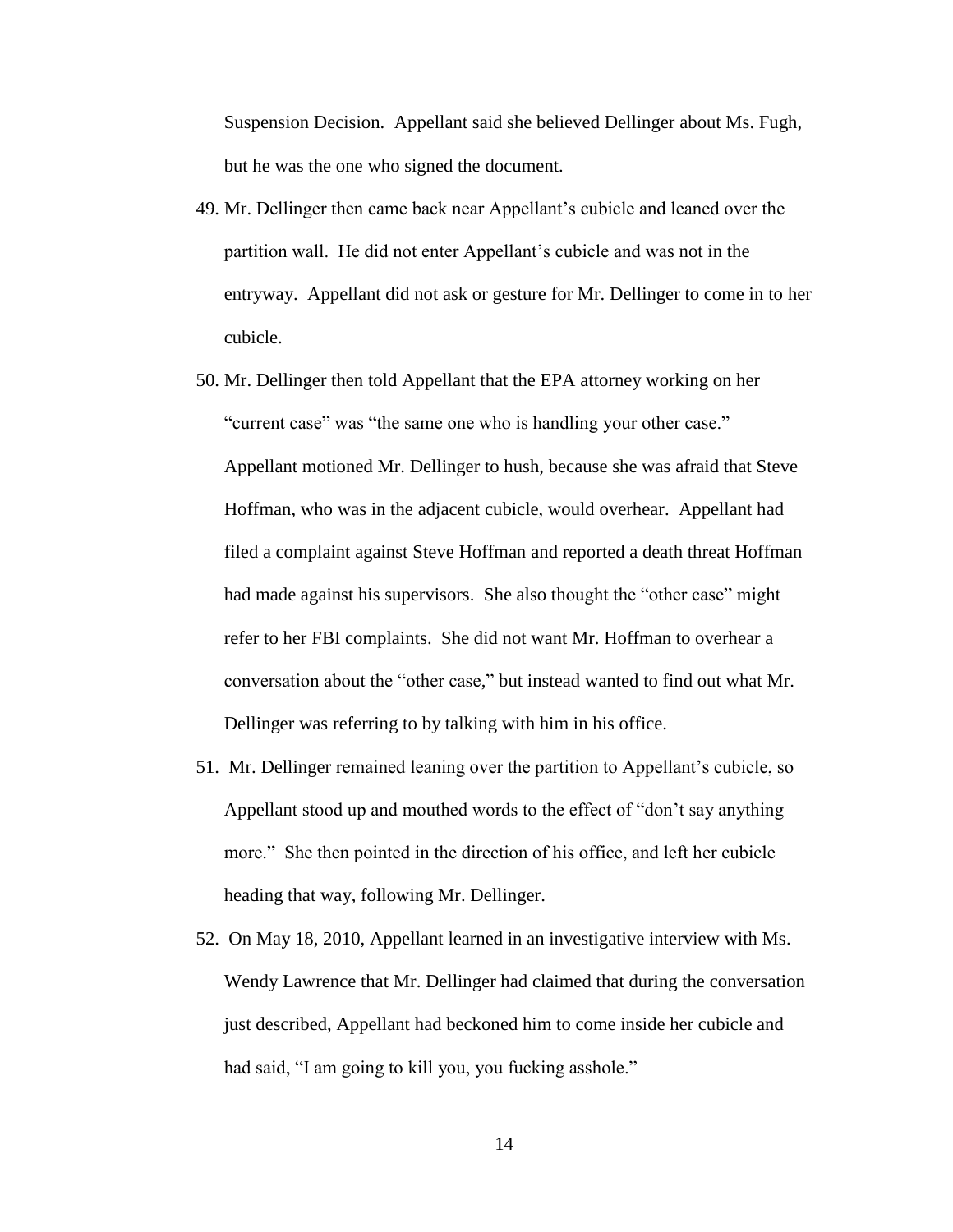- 53. In fact, Appellant did not make any threats or utter any obscenities to Mr. Dellinger at that time or at any other time. She also did not beckon him to come inside her cubicle during that conversation, and the entire conversation occurred with Mr. Dellinger leaning over Appellant's cubicle's partition wall.
- 54. After Appellant got up and pointed in the direction of Mr. Dellinger's office, Appellant and Mr. Dellinger did go into Mr. Dellinger's office. Appellant tried to find out what other case Mr. Dellinger was talking about, but he did not respond. Appellant also asked Mr. Dellinger why he had left the Clarification Memo in an unsealed envelope over the weekend, and asserted that this was a Privacy Act violation. Mr. Dellinger said, "I guess I messed up." Appellant responded saying, "You think you can do whatever you want with impunity." Appellant then walked out of Mr. Dellinger's office.
- 55. Appellant had one more conversation with Mr. Dellinger on May 3, 2010, which was in the early afternoon. Appellant went back to Mr. Dellinger's office to try to get him to revise or retract the Clarification Memo. Appellant stood in Mr. Dellinger's open doorway during this conversation.
- 56. Appellant told Mr. Dellinger that because he had included language about her suspension in the Clarification Memo, it could open up the matter of the suspension and grievance before the MSPB. Appellant also told Mr. Dellinger that he may have been given bad advice by EPA counsel with regard to the Clarification Memo, because it constituted new retaliation and improperly claimed that Appellant needed to ask for prior approval from the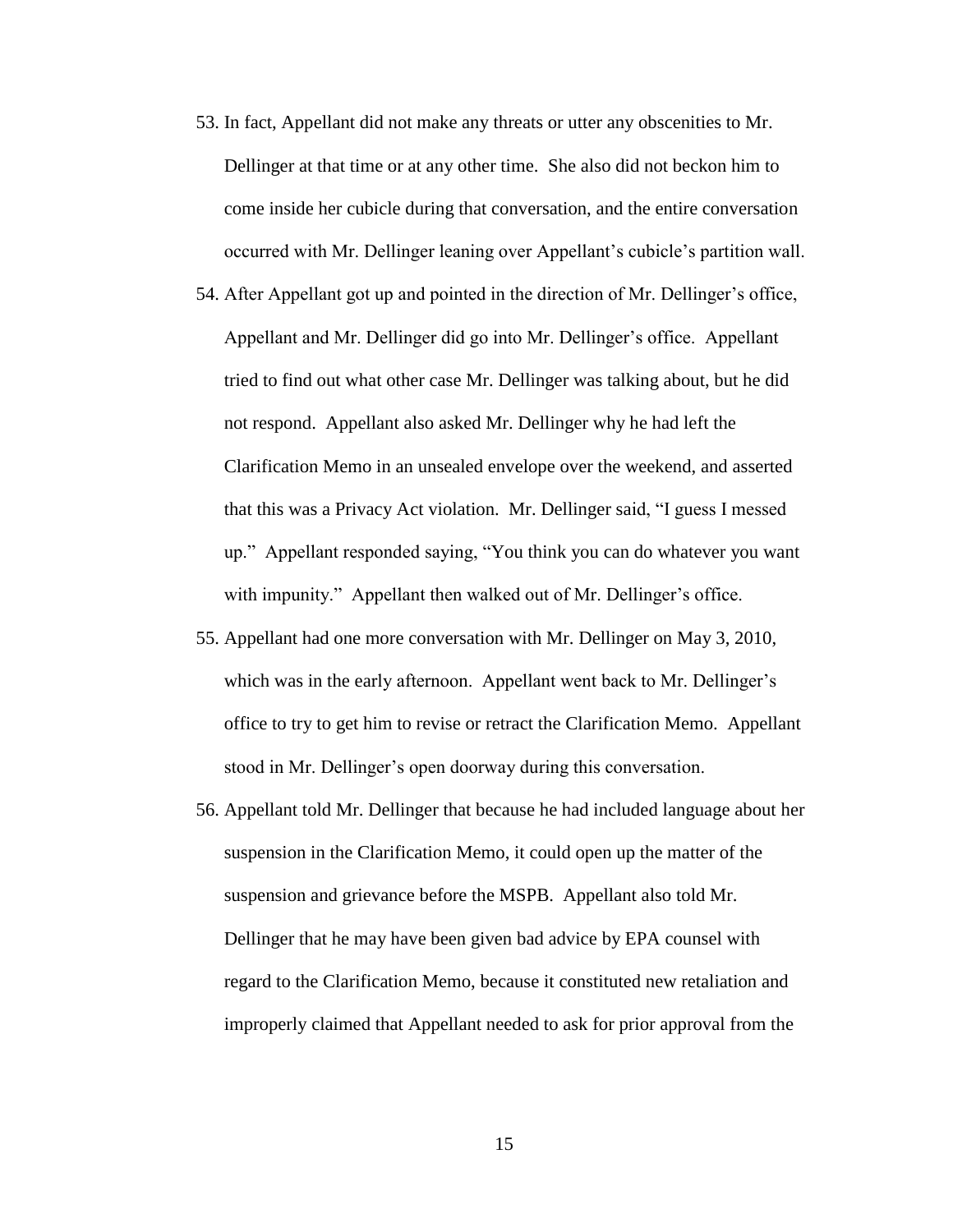EPA Ethics Advisor before sending out a group e-mail. Then Appellant left Mr. Dellinger's doorway.

- 57. Appellant is 5 feet 4 inches, wears glasses with large lenses, weighs less than 120 pounds, and is known in the EPA office as physically weak. She had polio, and as a result uses a special stylus mouse keyboard that does not require accurate wrist-forearm movements, purchased by EPA to accommodate her minor disability. Mr. Dellinger is over 6 feet tall.
- 58. After the alleged death threat on May 3, 2010, Mr. Dellinger waited a week to speak with anyone or to make a report about it. On Monday May 10, 2010, he spoke about it to Mr. Roy Prince, and then he and Mr. Prince spoke with Maria Vickers, then Acting Director of the Office of Resource Conservation and Recovery (ORCR), and Mr. Dellinger's supervisor.
- 59. Appellant's alleged death threat was reported to the Federal Protective Service (FPS) by someone at EPA other than Mr. Dellinger. An FPS officer, Mr. Dearborn, interviewed Mr. Dellinger on May 11, 2011.
- 60. FPS produced an Incident Report on May 11, 2010, and a Report of Investigation on October 4, 2010. These reports contained numerous inaccuracies concerning Dr. Jenkins' past discipline and other matters, which were apparently supplied by Mr. Dellinger.
- 61. The FPS reports were based entirely on Mr. Dellinger's statements. Dr. Jenkins was never interviewed.
- 62. The matter was referred to the U.S. Attorney's office for possible criminal prosecution, but prosecution was declined.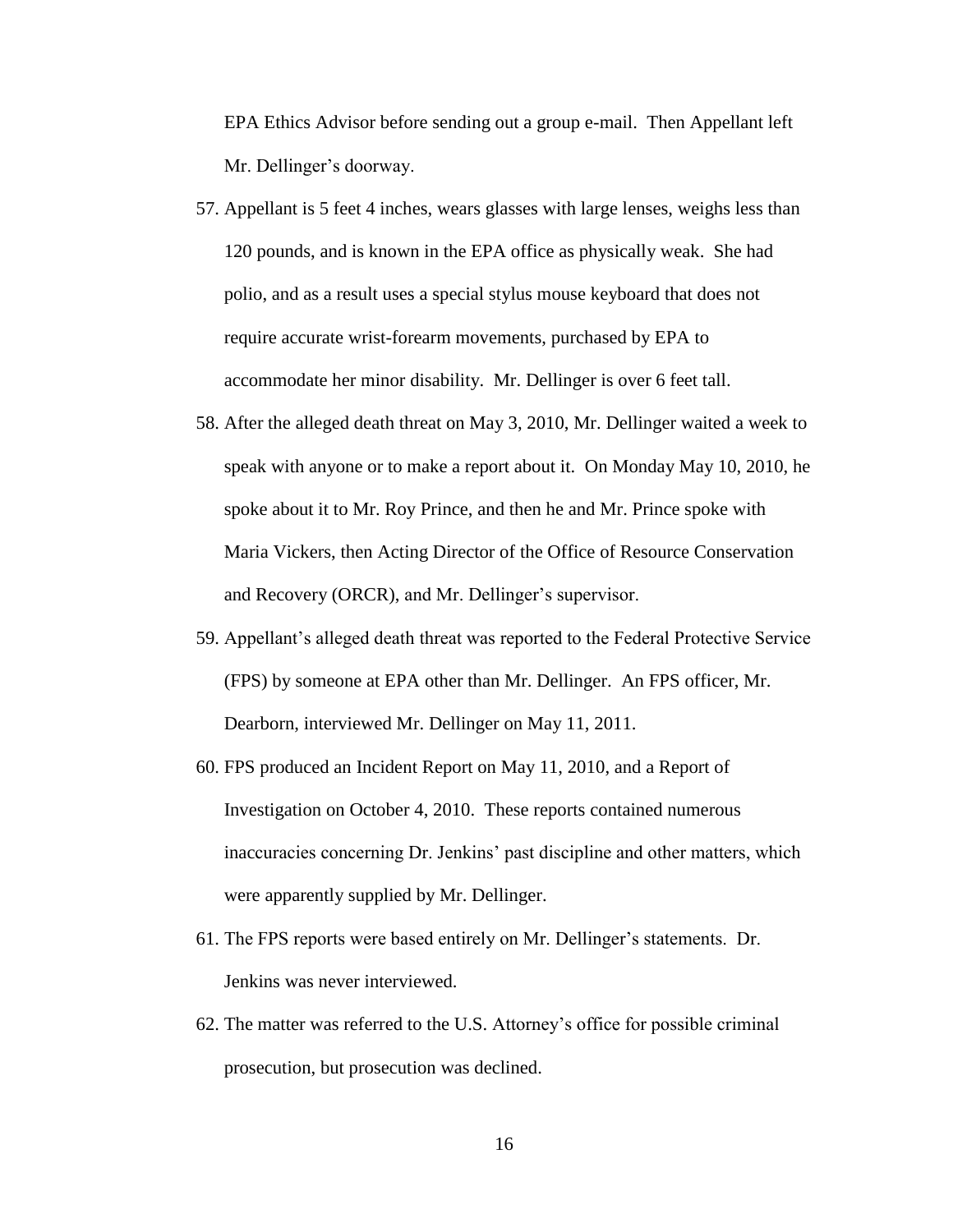- 63. On May 11, 2010, Mr. Dellinger was interviewed by Kenneth White and Beverly Carter of the EPA personnel office concerning the alleged death threat. The report of this interview differs with regard to significant details from the report which Mr. Dellinger claims that he supplied to the FPS and which was provided to Dr. Jenkins in connection with her proposed removal. Dr. Jenkins was not provided the report of the EPA interview until discovery in this case.
- 64. On May 12, 2010, James Michael, Chief, WCB, and Appellant's immediate supervisor, issued a Memorandum placing Appellant on administrative leave pending investigation into allegations of misconduct. She remained on administrative leave until her removal.
- 65. On May 19, 2010 Appellant emailed Wendy Lawrence, who was investigating the alleged death threat, the names of eight people who may have overheard the conversations between Appellant and Mr. Dellinger on May 3, 2010.
- 66. On June 2, 2010, Appellant submitted a supplemental complaint to OSC and MSPB alleging additional retaliation by Mr. Dellinger in the Clarification Memo. Appellant complained that while the Clarification Memo dropped the ethics charge against her, it imposed a new censorship of her rights to raise health and safety concerns by requiring that she obtain pre-approval from the EPA Ethics Office to distribute such concerns.
- 67. At some time after May 3, 2010 and before July 9, 2010, Mr. Dellinger had meetings with Action OCRC Director Maria Vickers concerning the alleged death threat on May 3, 2010. Ms. Vickers first suggested that Appellant be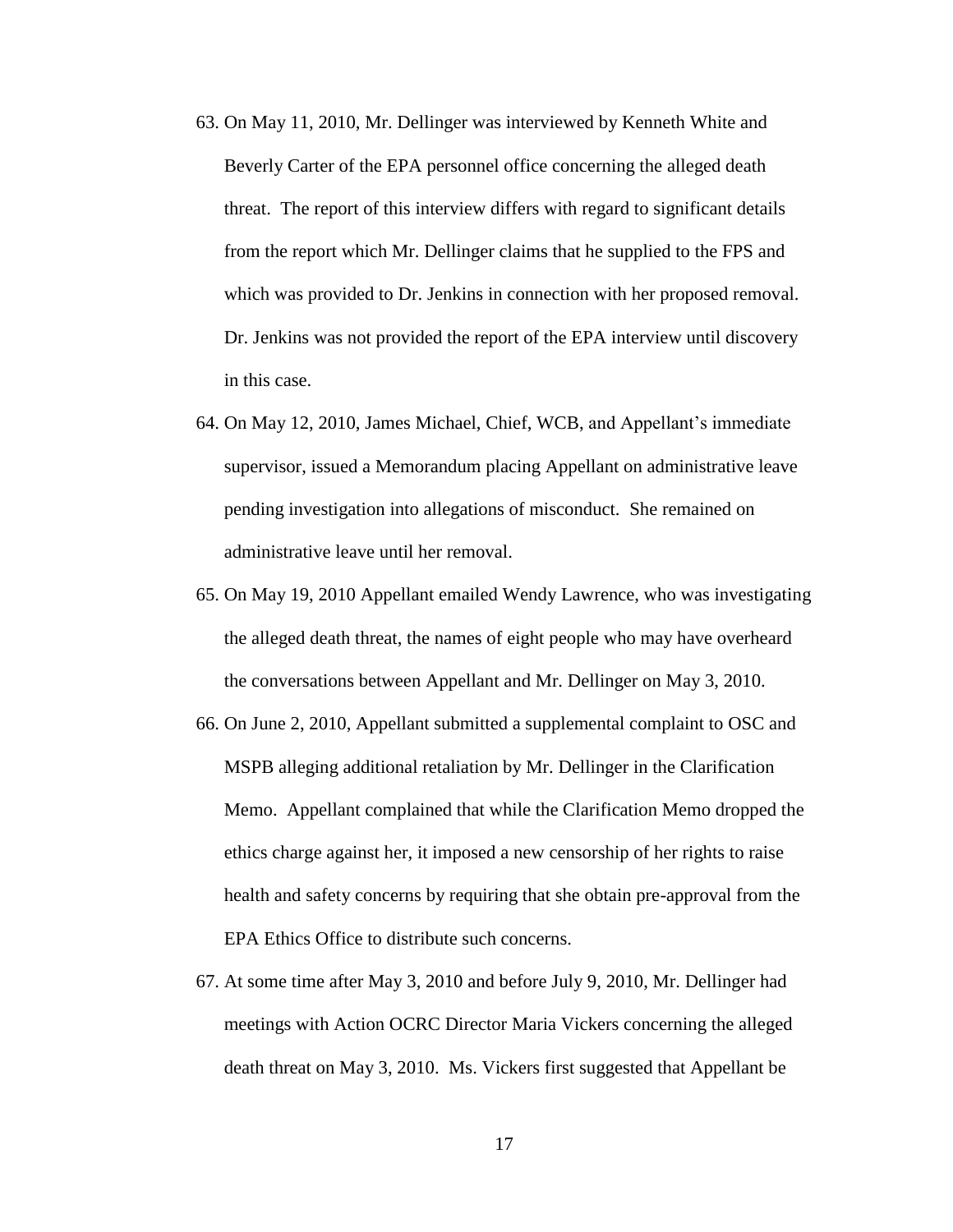immediately placed on administrative leave and then suggested that a removal action be taken.

- 68. The removal action was first assigned to James Michael, Appellant's immediate supervisor, but later Ms. Vickers asked Mr. Dellinger to be the proposing official.
- 69. On July 9, 2010 Mr. Dellinger issued a Notice of Proposed Removal to Appellant, claiming that Appellant had made a "profanity-laced threat to kill me." He asserted two charges: "Threatening or attempting to inflict bodily harm," and "Abusive or offensive language, gestures or other conduct," both based on the same alleged death threat.
- 70. After Appellant's placement on administrative leave but before her removal, there were additional press stories citing Appellant's disclosures concerning the toxicity of WTC dust and resulting injuries to First Responders and others. On August 1, 2010, in connection with then-ongoing congressional debate about the Zadroga Act which would provide medical compensation for WTC Frist Responders and others, a newspaper and radio station quoted Appellant and gave links to her 2006 interview on the CBS Early Show. The August 1, 2010 news story also reported that Appellant had revealed that on Sept. 12, 2001, EPA Region 2 refused the assistance from Region 8 offering superior microscope asbestos testing, turning away the offer with a profanity.
- 71. On August 6, 2010, Appellant presented her oral reply to the proposed removal to the deciding official, Ms. Rudzinski. Ms. Lawrence attended this meeting. Two union officials, Rosezella Canty-Letsome and Anne-Marie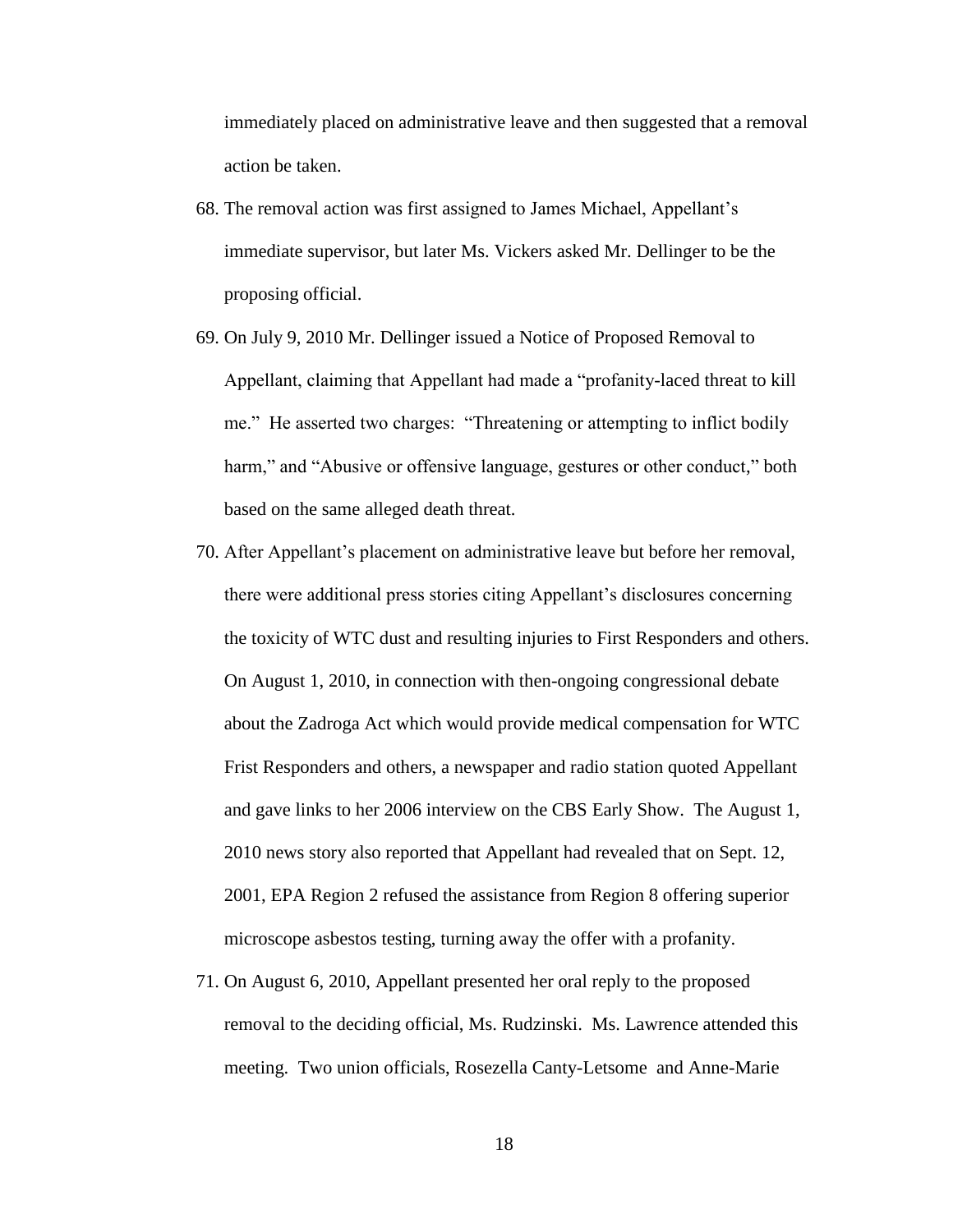Pastorkovich, also attended this meeting. During this meeting, Appellant asked Ms. Lawrence whether she had interviewed any of the people Appellant suggested might have overheard her interactions with Mr. Dellinger on May 3, 2010. Ms. Lawrence responded that she had not.

- 72. Also at this August 6, 2010 meeting, Ms. Rudzinski told Appellant that she would interview the persons whose names Appellant had supplied to Ms. Lawrence. However, she did not do so.
- 73. After Appellant's oral reply, Ms. Rudzinski received further evidence in the nature of affidavits from Mr. Dellinger and Paul Winick, an EPA attorney. Appellant filed responses to these affidavits.
- 74. On December 30, 2010, Ms. Rudzinski issued her final removal decision, making Appellant's removal effective that same date.
- 75. On January 31, 2011, Appellant filed the appeal in this case.

### Statement of Issues

#### **Defenses**

1. The agency proposed removal and final removal actions are prohibited personnel practices under 5 USC 2302(b)(8) and are a violation of the Whistleblower Protection Act because these actions were retaliation for Appellant's activities protected under 5 USC 2302(b)(8) and the Whistleblower Protection Act.

2. The agency proposed removal and final removal actions are prohibited personnel practices under 5 USC 2302(b)(9) because these actions were retaliation for Appellant's filing appeals and complaints to the MSPB, Congress, the EPA Office of Inspector General, and the FBI .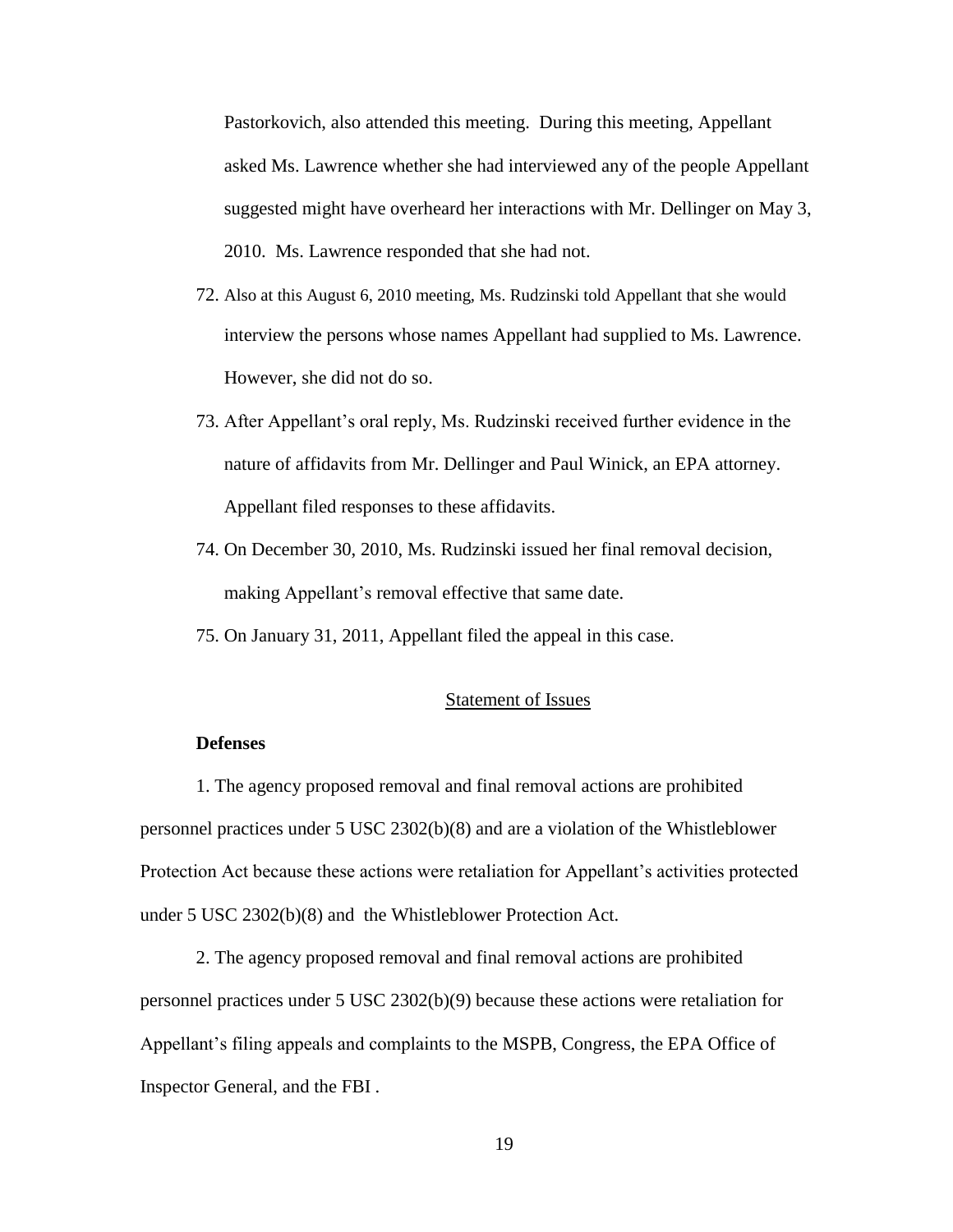3. The agency proposed removal and final removal actions are prohibited personnel practices under 5 USC 2302(b)(12) because these actions were retaliation for Appellant's communications with and petitions to Congress.

4. The Agency charges and removal of Appellant Jenkins are not supported by the Agency record or the Agency's disclosed evidence, or by a preponderance of the evidence.

5. The agency removal action does not promote the efficiency of the federal service.

6. The penalty of removal is not reasonable and is not supported by the law, the facts, or the Douglas factors.

#### **Issues**

1. Whether Appellant threatened proposing official Dellinger as Mr. Dellinger alleged.

2. Whether, assuming that Appellant did threaten proposing official Dellinger as alleged, it was a true threat subject to discipline in accordance with *Metz v. Dep't of Treasury,* 780 F.2d 1001 (Fed. Cir. 1986) and related cases.

3. Whether Mr. Dellinger is credible.

4. Whether Dr. Jenkins is credible.

5. Whether the penalty of removal is appropriate for the charge in light of the Douglas factors and the circumstances of this case including the absence of any prior offenses of the same type as alleged in the charge underlying the removal action.

6. Whether the agency proposed removal and final removal actions are prohibited personnel practices under 5 USC 2302(b)(8) and are a violation of the Whistleblower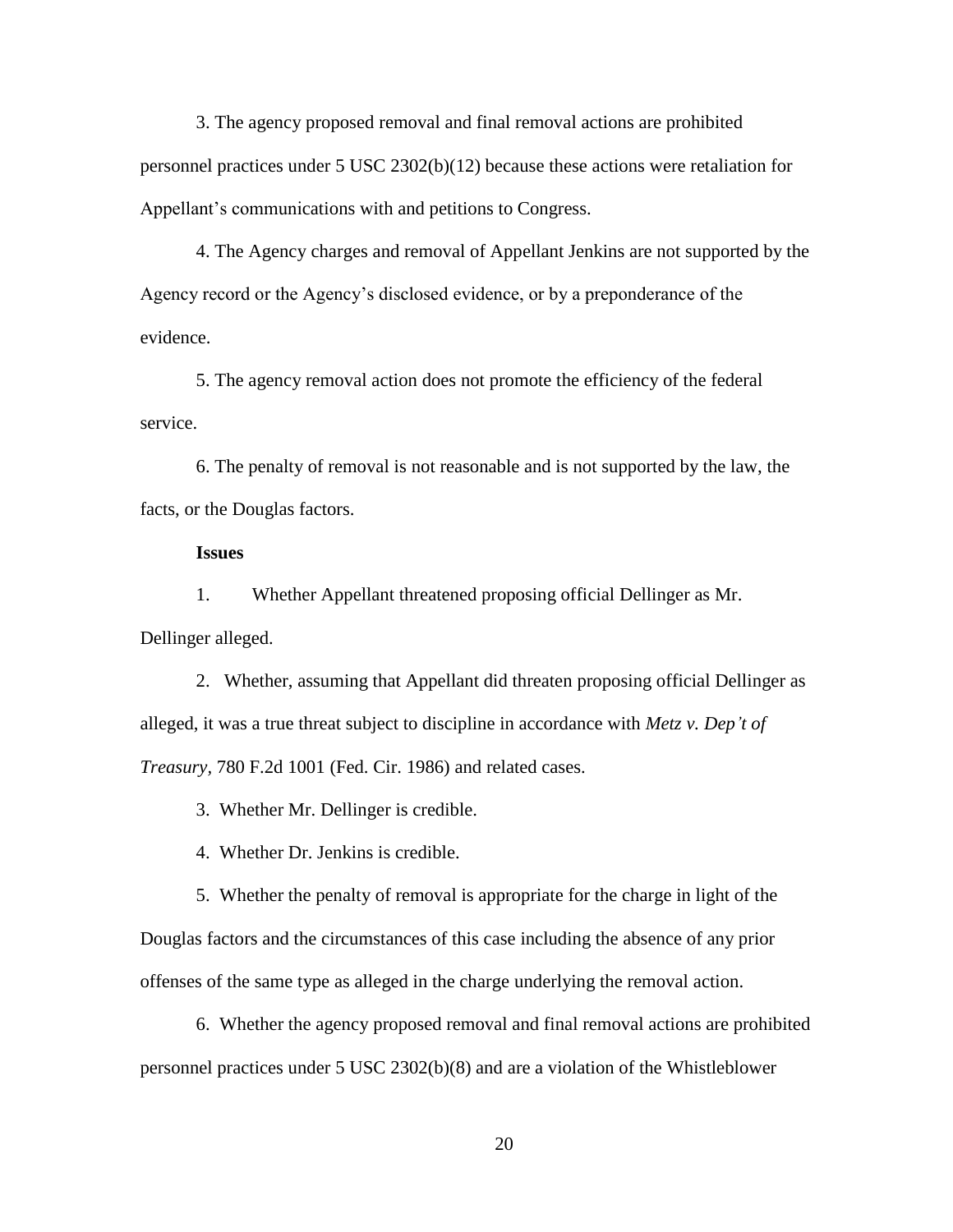Protection Act because these actions were retaliation for Appellant's activities protected under 5 USC 2302(b)(8) and the Whistleblower Protection Act including those activities and disclosures listed in Appellant's table in her attachment to her MSPB appeal which is incorporated here by reference.

7. Whether the agency proposed removal and final removal actions are prohibited personnel practices under 5 USC 2302(b)(9) because these actions were retaliation for Appellant's filing appeals and complaints to the MSPB, Congress, the EPA Office of Inspector General, and the FBI .

8. Whether the agency proposed removal and final removal actions are prohibited personnel practices under 5 USC 2302(b)(12) because these actions were retaliation for Appellant's communications with and petitions to Congress.

9. Whether Appellant engaged in activities protected under 5 USC 2302(b)(8) and the Whistleblower Protection Act including those activities listed in her current appeal of the agency removal action including the attachments thereto.

10. Whether Appellant engaged in activities protected under 5 USC 2302(b)(9) including filing appeals and complaints to the MSPB, Congress, the EPA Office of Inspector General, and the FBI .

11. Whether Appellant engaged in activities protected under 5 USC 2302(b)(12) including communications with and petitions to Congress.

12.Whether the proposing official Dellinger had knowledge that Appellant engaged in activities protected under 5 USC 2302(b)(8) and the Whistleblower Protection Act including those activities listed in her current appeal of the agency removal action including the attachments thereto.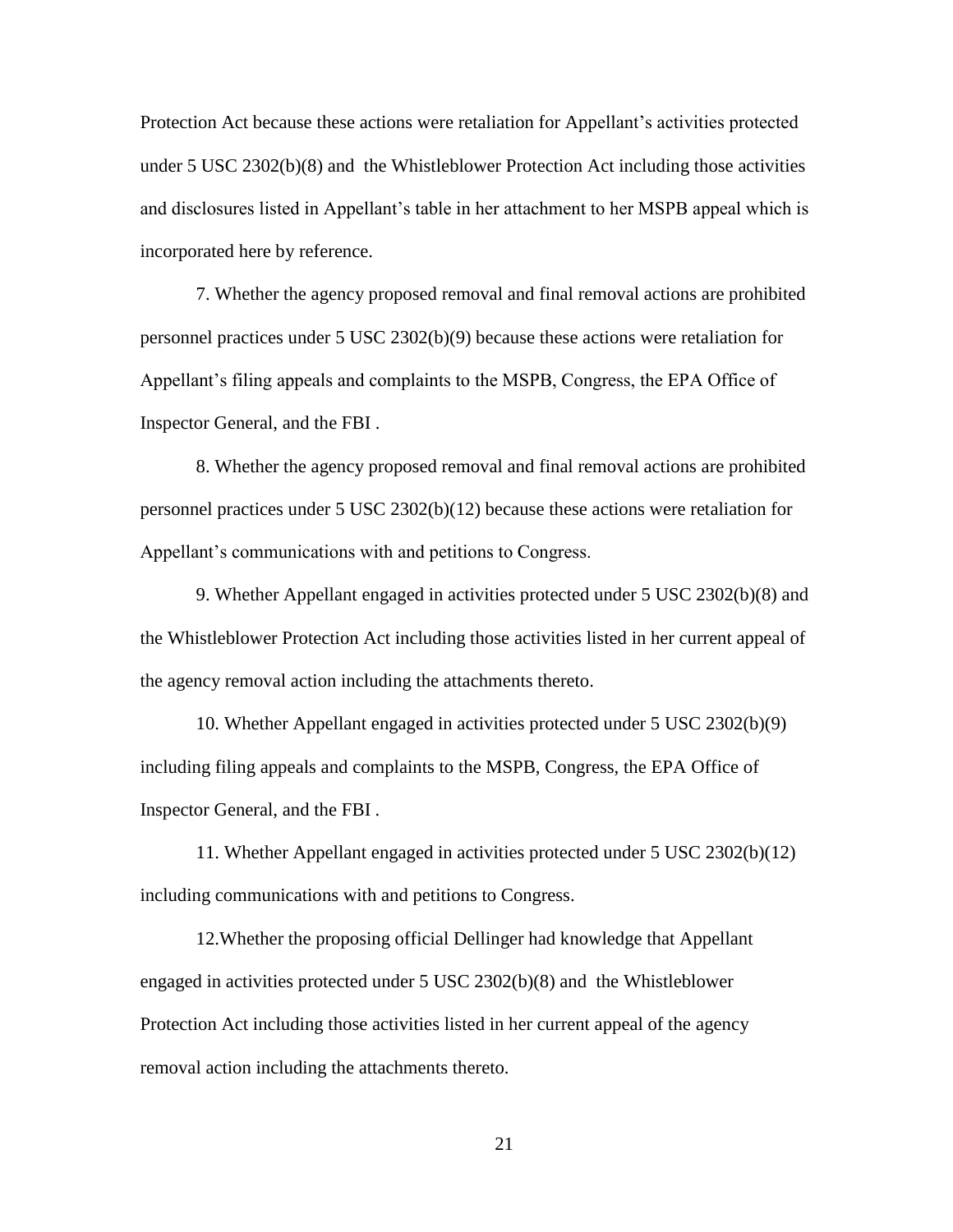13. Whether the proposing official Dellinger had knowledge that Appellant engaged in activities protected under 5 USC 2302(b)(9) including filing appeals and complaints to the MSPB, Congress, the EPA Office of Inspector General, and the FBI .

14. Whether the proposing official Dellinger had knowledge that Appellant engaged in activities protected under 5 USC 2302(b)(12) including communications with and petitions to Congress.

15. Whether the deciding official Rudzinski had knowledge that Appellant engaged in activities protected under 5 USC 2302(b)(8) and the Whistleblower Protection Act including those activities listed in her current appeal of the agency removal action including the attachments thereto.

16. Whether the deciding official Rudzinski had knowledge that Appellant engaged in activities protected under 5 USC 2302(b)(9) including filing appeals and complaints to the MSPB, Congress, the EPA Office of Inspector General, and the FBI .

17. Whether the deciding official Rudzinski had knowledge that Appellant engaged in activities protected under 5 USC 2302(b)(12) including communications with and petitions to Congress.

18. Whether the proposing official Dellinger had a motive to retaliate against Appellant.

19. Whether other EPA officials or persons with retaliatory motive and or knowledge of Appellant's protected activities under 5 USC 2302(b)(8) influenced the proposing official Dellinger.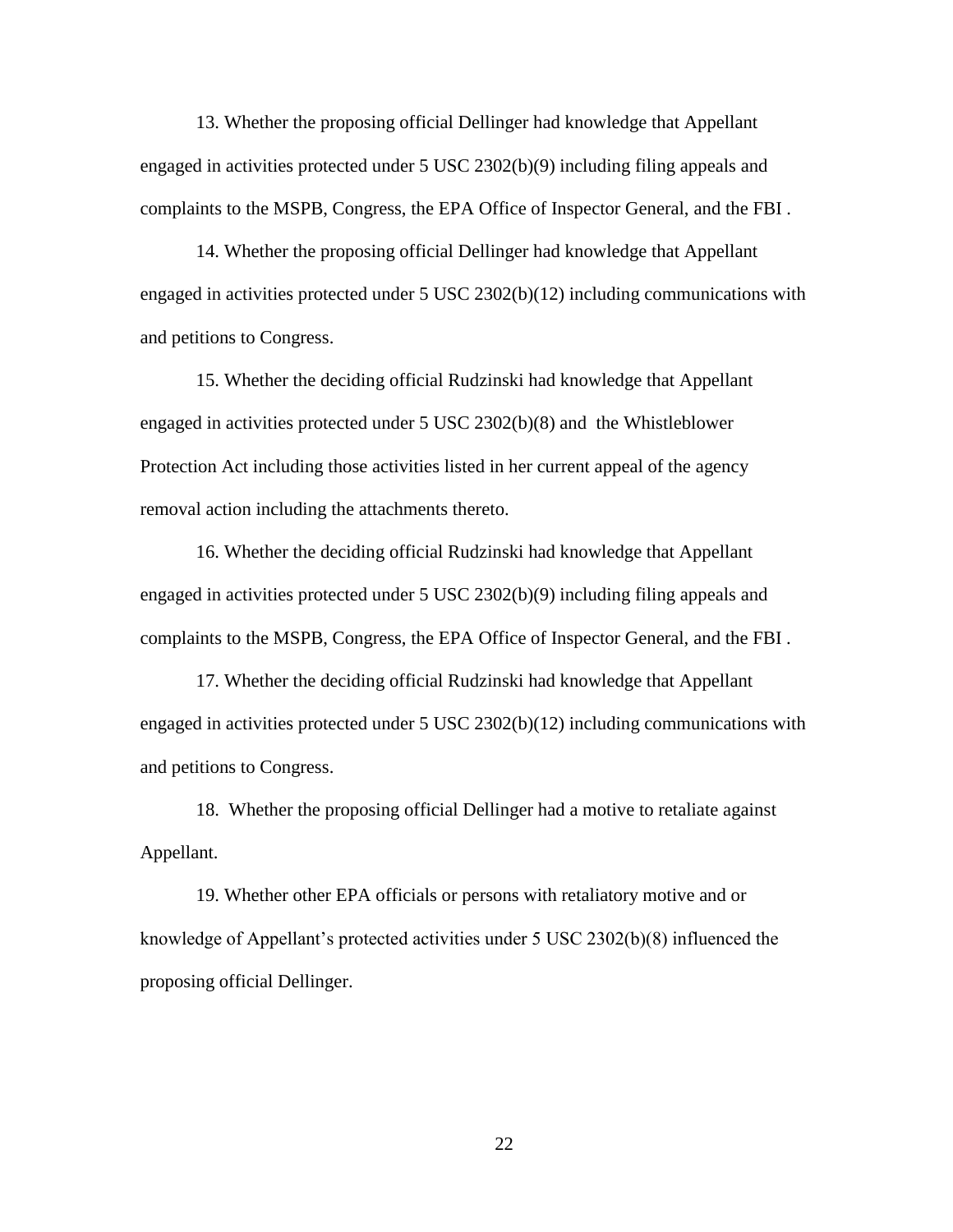20. Whether other EPA officials or persons with retaliatory motive and or knowledge of Appellant's protected activities under 5 USC 2302(b)(9) influenced the proposing official Dellinger.

21. Whether other EPA officials or persons with retaliatory motive and or knowledge of Appellant's protected activities under 5 USC 2302(b)(12) influenced the proposing official Dellinger.

22. Whether the deciding official Rudzinski had a motive to retaliate against Appellant.

23. Whether other EPA officials or persons with retaliatory motive and or knowledge of Appellant's protected activities under 5 USC 2302(b)(8) influenced the deciding official Rudzinski.

24. Whether other EPA officials or persons with retaliatory motive and or knowledge of Appellant's protected activities under 5 USC 2302(b)(9) influenced the deciding official Rudzinski.

25. Whether other EPA officials or persons with retaliatory motive and or knowledge of Appellant's protected activities under 5 USC 2302(b)(12) influenced the deciding official Rudzinski.

26. Whether the investigation conducted by the agency of the charges against Appellant was inadequate.

27. Whether the investigation conducted by the agency of the charges against Appellant was irregular.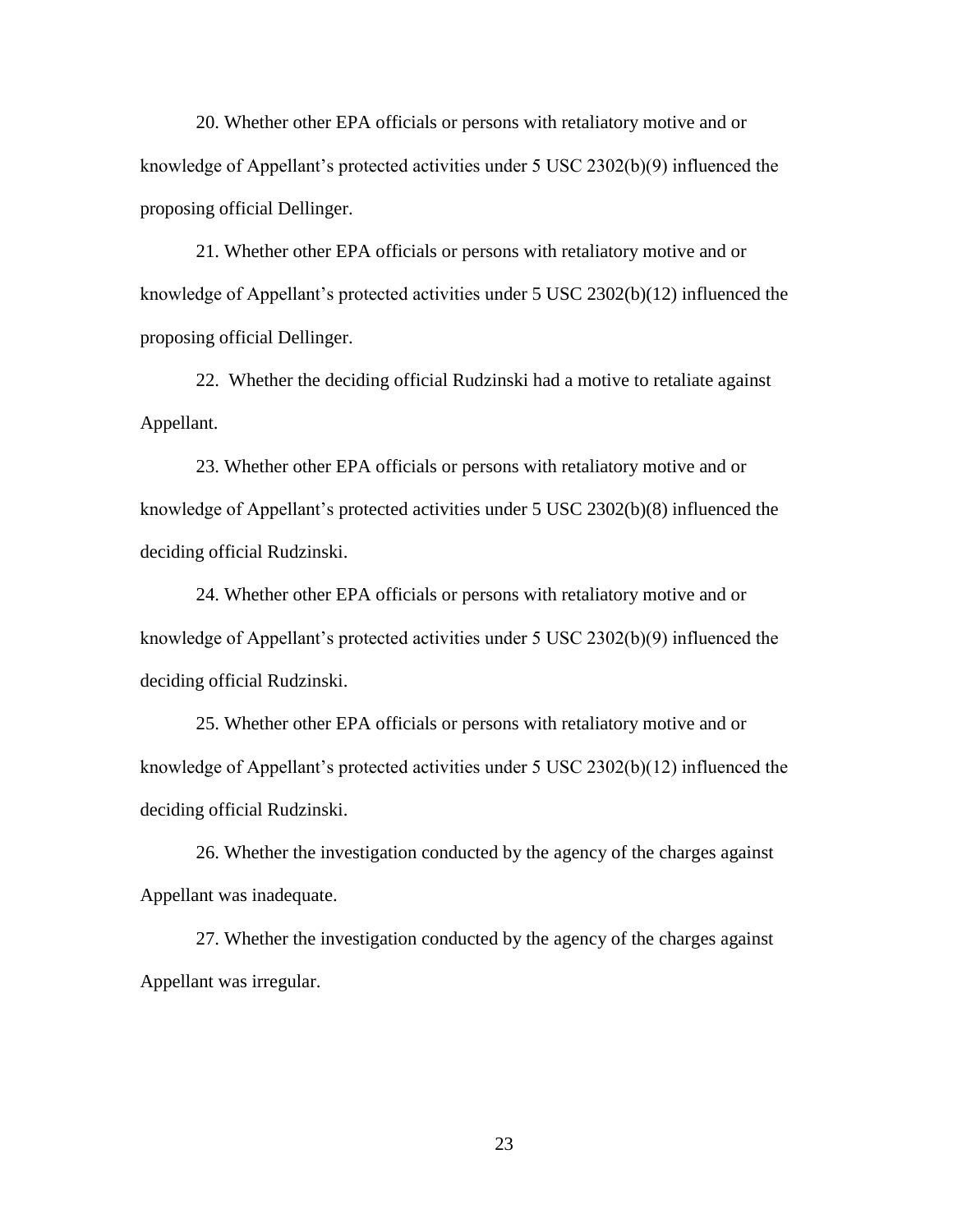28. Whether Dellinger or other EPA employees provided false information to the Federal Protective Service in connection with its investigation of Dr. Jenkins and the May 3, 2010 incident charged in her removal.

29. Whether the agency used irregular procedure in proposing the removal of Appellant.

30. Whether the agency used irregular procedure in making the final decision to remove Appellant.

31. Whether the proposing official had expressed hostility towards Appellant's protected activities under 5 USC 2302(b)(8), 5 USC 2302(b)(9), and/or 5 USC  $2302(b)(12)$ .

32. Whether the deciding official had expressed hostility towards Appellant's protected activities under 5 USC 2302(b)(8), 5 USC 2302(b)(9), and/or 5 USC  $2302(b)(12)$ .

33. Whether the agency met its burden to prove by clear and convincing evidence that it would have removed Appellant even if she had not made protected disclosures under 5 USC 2302(b)(8).

34. Whether there were any prior instances of the agency charging Appellant with a violation of the type charged in support of the removal action (i.e. any prior examples of charges of workplace violence) and whether any such prior charges were sustained.

35. The nature and severity of any past disciplinary actions by agency officials regarding Dr. Jenkins, and whether these prior actions supported the removal decision.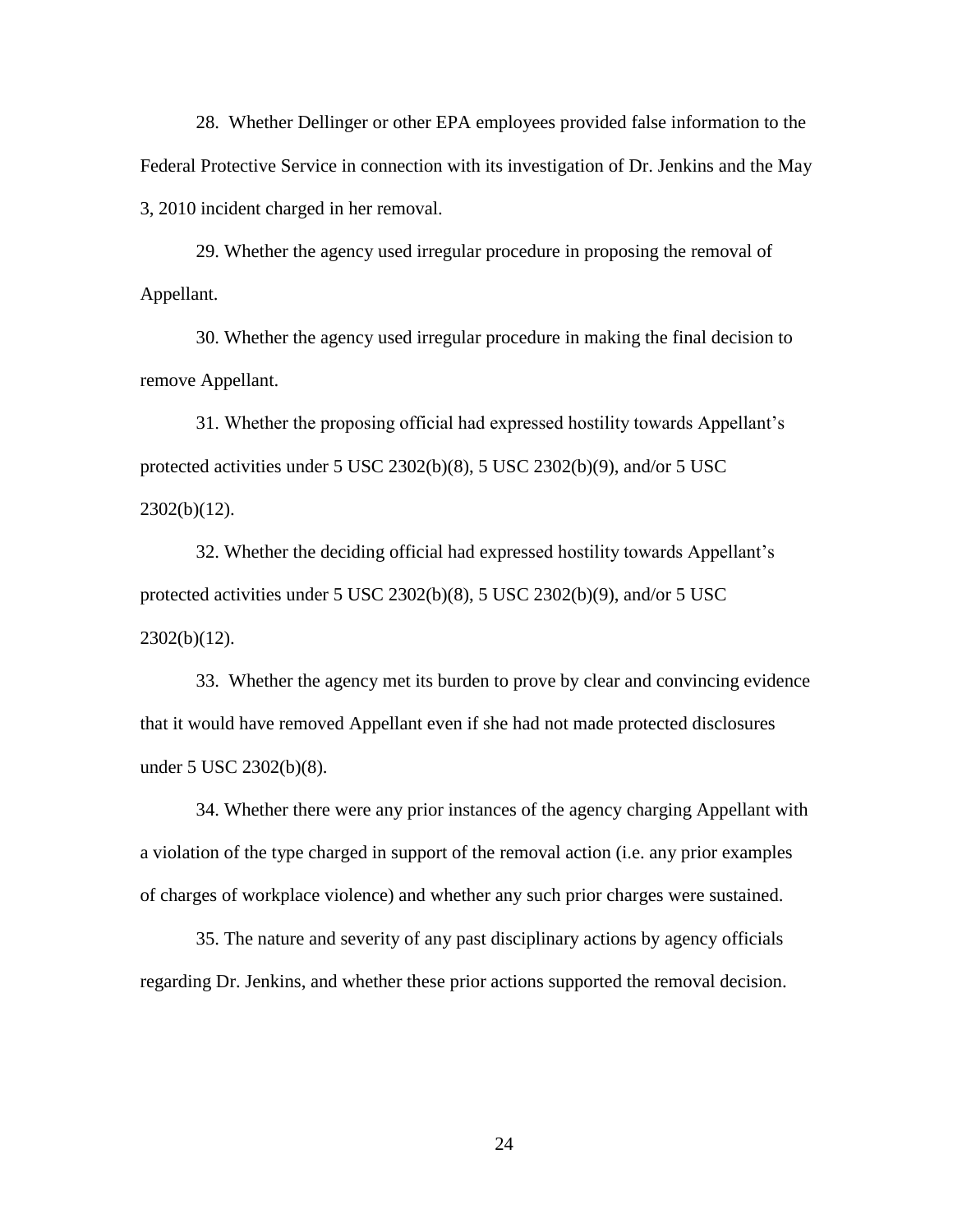36. Whether there was fraudulent use of laboratory methods, contrary to the test methods legally developed and mandated, by EPA funded researchers for World Trade Center (WTC) dust.

37. Whether circumstances reflect actual or constructive knowledge on the part of the proposing or deciding official or persons influencing them of fraudulent use of laboratory methods, contrary to the test methods legally developed and mandated, by EPA funded researchers for World Trade Center (WTC) dust.

38. Whether there was falsification of safe levels in the Corrosivity Characteristic regulation promulgated and maintained by Mr. Dellinger's division.

39. Whether circumstances reflect actual or constructive knowledge on the part of the proposing or deciding official or persons influencing them of falsification of safe levels in the Corrosivity Characteristic regulation promulgated and maintained by Mr. Dellinger's division.

40. Whether the discipline imposed on Appellant was consistent with that imposed on similarly-situated non-whistleblowers.

Dated this 25th day of April, 2011

Respectfully submitted,

 $/s/$ 

Paula Dinerstein Kathryn Douglass Public Employees for Environmental Responsibility 2000 P Street, NW, Suite 240 Washington, D.C. 20036 Phone: (202) 265-7337 Fax: (202) 265-4192